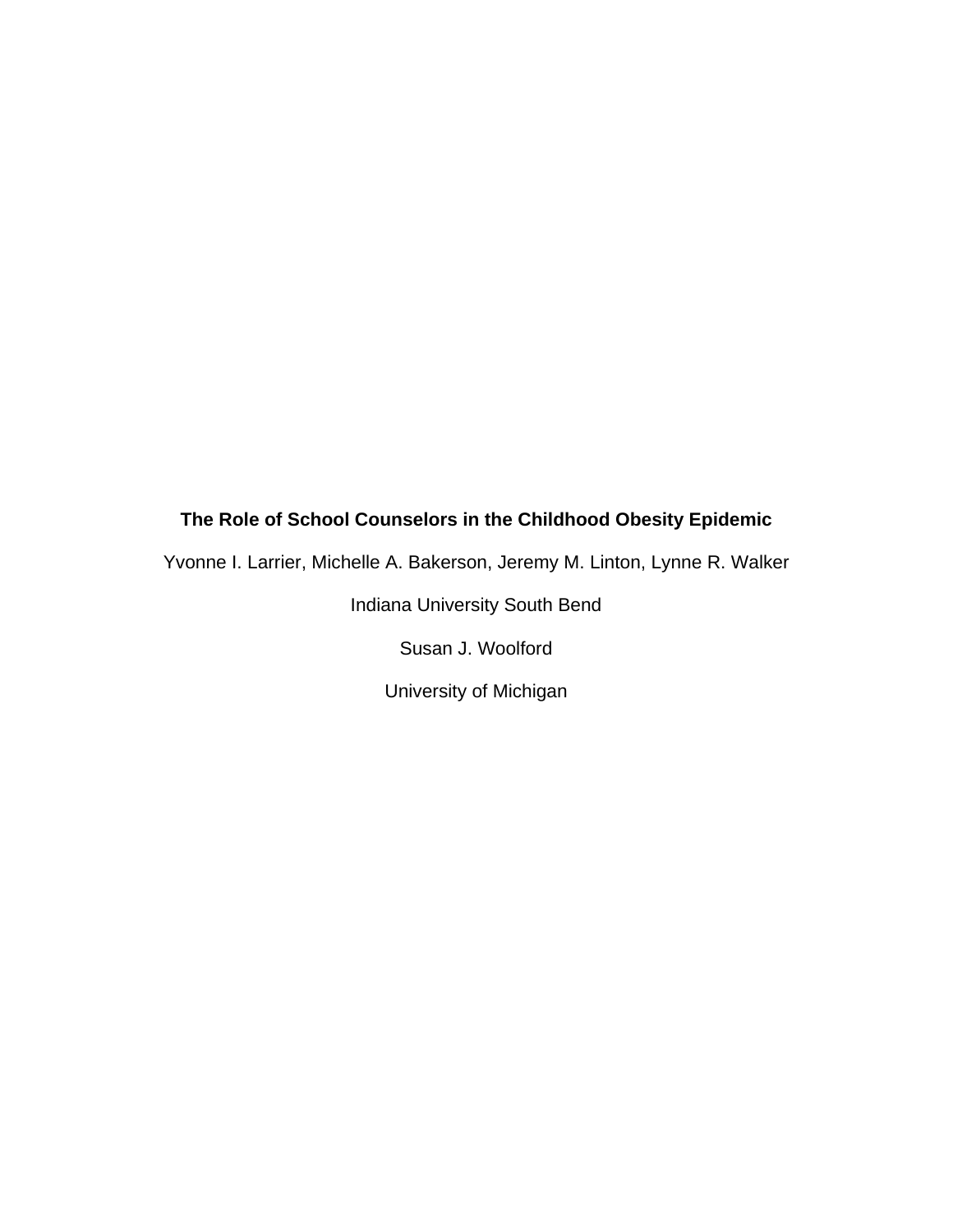# **Abstract**

Childhood obesity is a significant public health concern. Since 1960, the prevalence of childhood obesity in the United States increased dramatically from 5% to 16.9%. To date many interventions to address obesity in schools have focused on healthy changes to the content of vending machines, school lunches, and the addition of after school activities to increase physical activity. Absent from the professional literature are research and practice suggestions detailing ways school counselors can confront childhood obesity in school settings. The purpose of this article is to explore roles and interventions that school counselors can employ to address this epidemic.

*Keywords:* Childhood Obesity, School Counselor, Cognitive Behavioral Therapy, Motivational Interviewing, Solution Focused Brief Counseling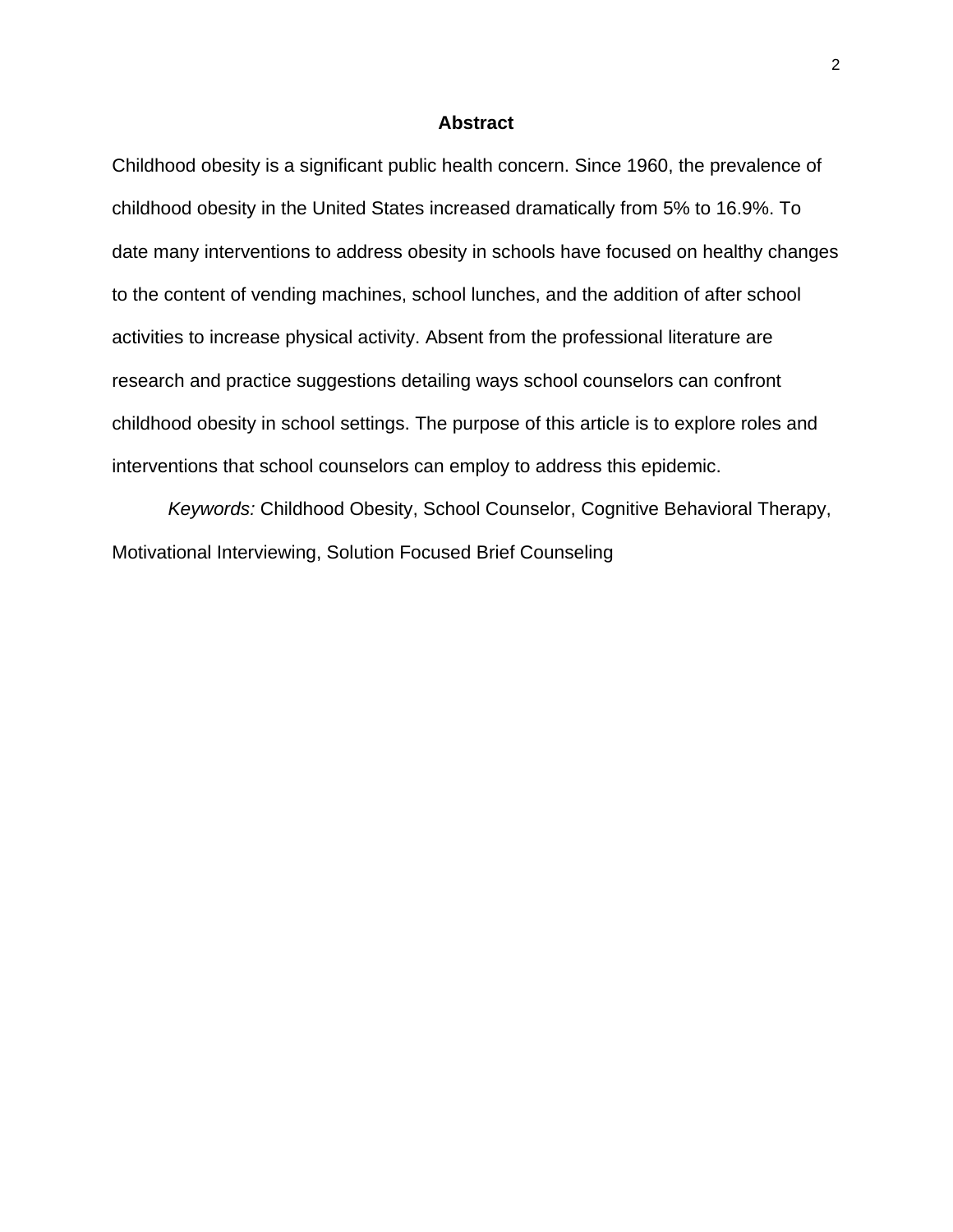#### **The Role of School Counselors in the Childhood Obesity Epidemic**

Childhood obesity is arguably one of the most significant public health concerns of our time (Dietz, Benken, & Hunter, 2009). In the last 40 years, rates of obesity among children in the United States have increased dramatically from 5% to 16.9% (Ogden, Carroll, Curtin, Lamb, & Flegal, 2010; Troiano, Flegal, Kuczmarski, Campbell, & Johnson, 1995). The prevalence of obesity is even higher among minority adolescents with 24.9% of Mexican American males and 22.7% of African American females classified as obese (Ogden et al., 2010). Because obese children and adolescents are at increased risk for health concerns such as diabetes, heart disease, and cancer, these increased rates of obesity are of great concern (Dietz, 1998; Freedman, Mei, Srinivasan, Berenson, & Dietz, 2006; Must & Strauss, 1999). The purpose of this article is to address the unique ways in which school counselors can work within the school setting to help in the fight against childhood obesity and some of its related issues.

In response to increased rates of childhood and adolescent obesity (hereafter referred to as childhood obesity), the Institute of Medicine, the American Academy of Pediatrics (AAP), the American Dietetic Association (ADA), and the Robert Wood Johnson Foundation have endorsed the need for interventions to prevent the onset of obesity (American Dietetic Association, 2006; Barlow, 2007; Institute of Medicine Committee on Prevention of Obesity in Children and Youth, 2005; Robert Wood Johnson Foundation Center to Prevent Childhood Obesity, 2010). According to the Center for Disease Control (CDC), a child or adolescent is defined as obese if they have a body mass index (BMI) greater than or equal to the  $95<sup>th</sup>$  percentile for age and gender as measured by the CDC's growth chart (CDC, 2009a). The medical field has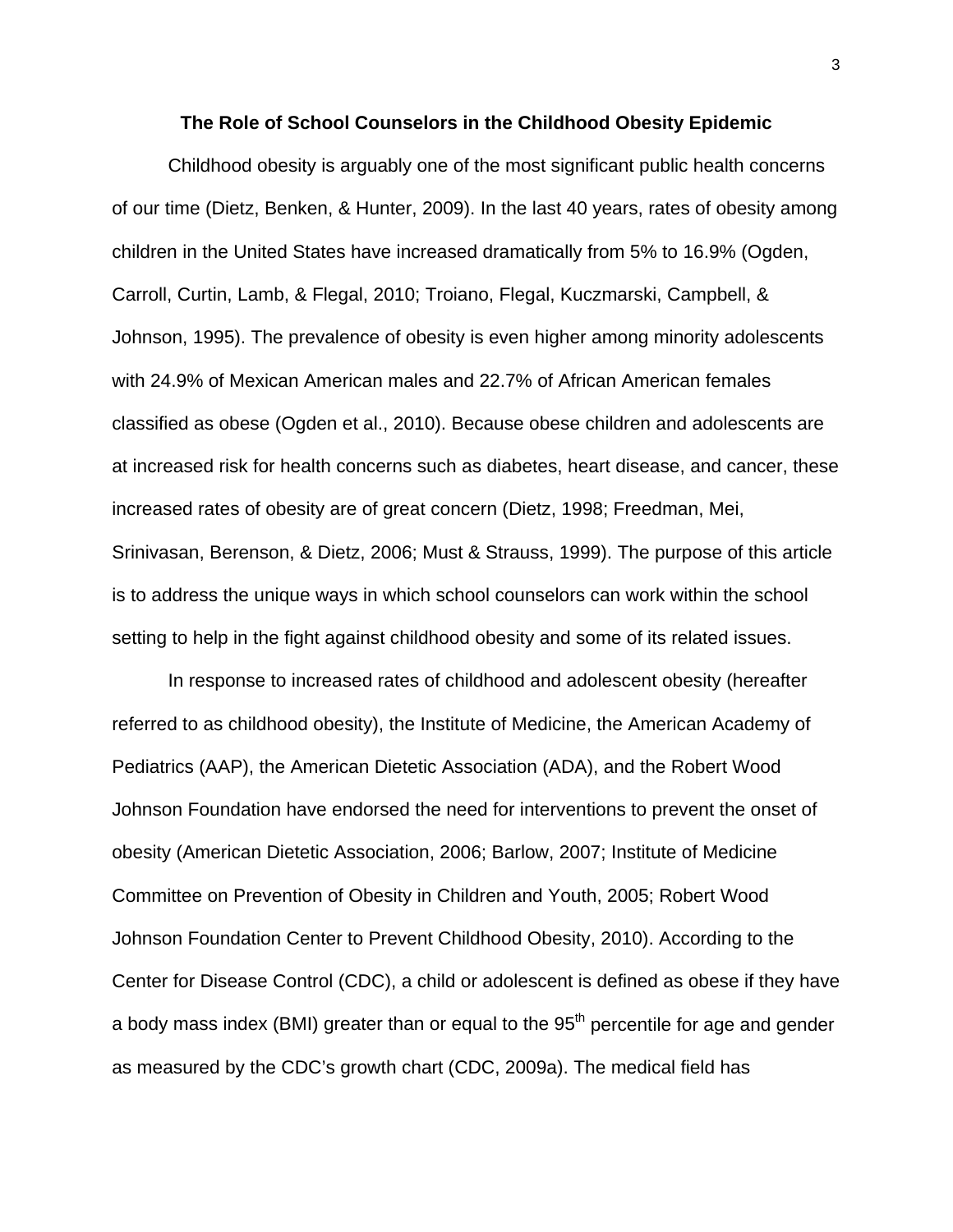implemented numerous interventions aimed at reducing childhood obesity. For example, the AAP released a policy statement that emphasized the model utilized for interventions related to childhood obesity. This model utilized a social-ecological structure to conceptualize the etiologies and potential treatments of obesity and emphasized the influence of the different environments within which individuals exist, and the need to effect change in those environments (2003).

However, due to the multifaceted etiology of obesity, prevention efforts may need to reach beyond the auspices of healthcare. For most children, this means that the home and school environments can be important venues to focus interventions. To date many initiatives attempted in school settings have consisted of interventions such as: making healthy changes to the content of vending machines and school lunches, the incorporation of health promotion information into the classroom curriculum, and the addition of after-school activities to increase opportunities for physical activity (Cotts et al, 2008; Gonzalez-Suarez, Worley, Grimmer-Somers, & Dones, 2009; Gortmaker et al, 1999). All of these efforts offer promise and warrant more exploration and evaluation. However, an important school resource that has yet to receive much attention as a means of influencing obesity prevention is the role of school counselors (Bardick, Russell-Mayhem, Bernes, & Bernes, 2011).

#### **Consequences of Childhood Obesity**

Childhood obesity presents a unique challenge to counselors, educators, policy makers, public health officials and medical professionals. As mentioned, statistics demonstrate that childhood obesity has risen to epidemic levels. This raises many questions regarding how children are spending their school day concerning health and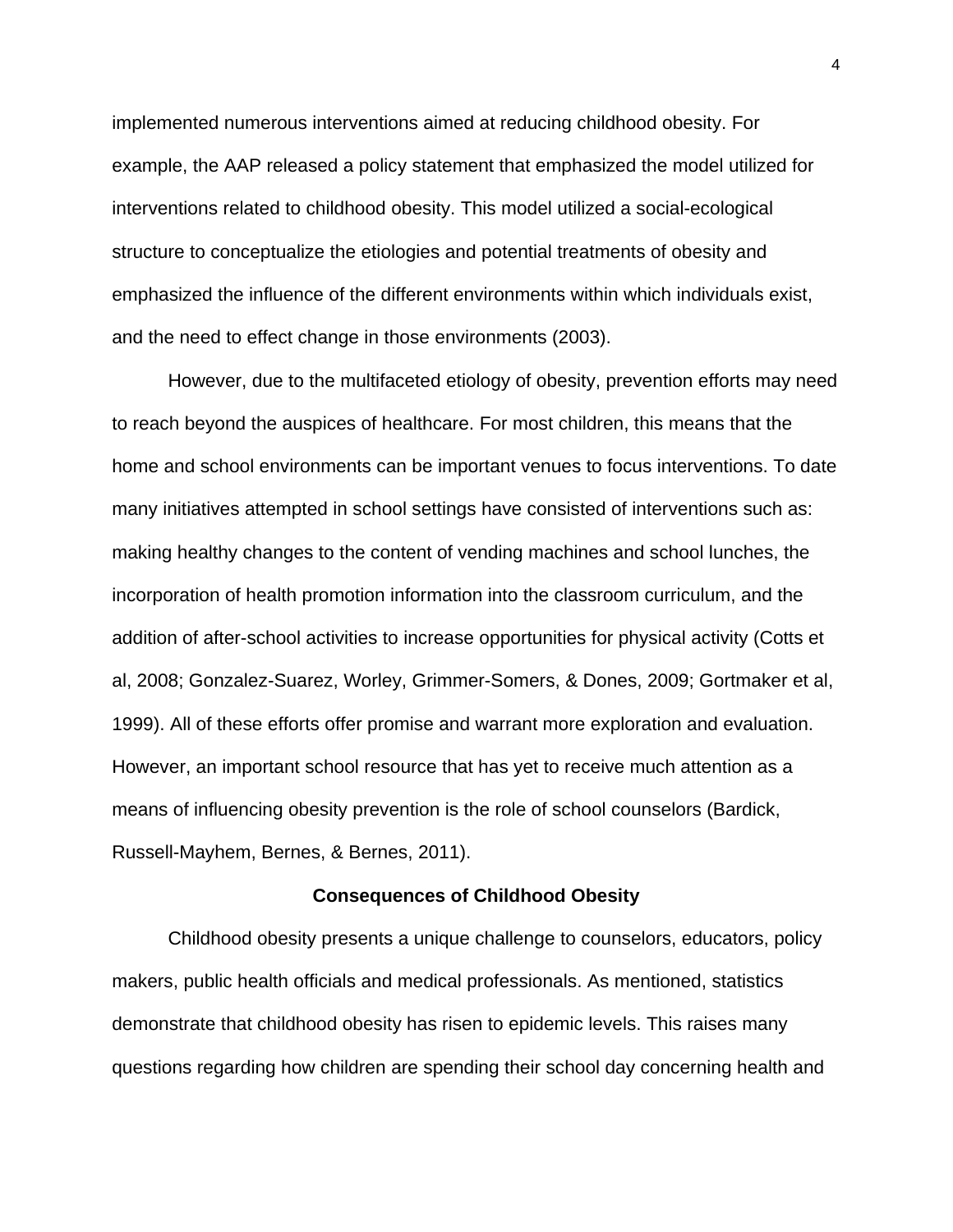eating. The discussion that follows draws attention to several consequences of childhood obesity.

Students who are obese are a rapid growing group within the K-12 student body. According to the latest CDC report (2010), one out of three children in the U.S. is obese. Notably, according to the American School Counselors Association (ASCA) the national student to counselor ratio is 467:1 (ASCA, 2010); therefore, with one in three children in the U.S. being obese, school counselors can account for approximately 155 obese students in their schools. The students who are obese present with challenges in the academic, career and personal/social domains, and are more likely to experience more negative consequences than are their non-obese peers.

#### **Academic and Career Consequences**

Traditionally, schools are responsible for the academic development of all children. It is in this context that school counselors provide advocacy, leadership, counseling, consultation and collaboration services that focus on the academic/career and personal/social development of each student (ASCA, 2005). As schools and other institutions with an educational focus become more attuned to the educational crisis facing our nation, many professionals in diverse fields are beginning to realize the impact non-academic factors have on academic and school success (James B Hunt, Jr. Institute, 2008). As such, public health officials and medical practitioners have begun to unearth the resources in school settings to stage the fight against childhood obesity. According to Larrier (2009), school is a child's work; they spend a minimum of six hours per day at school, thus making it an ideal entry point for the prevention and treatment of childhood obesity and other issues that may influence children's development.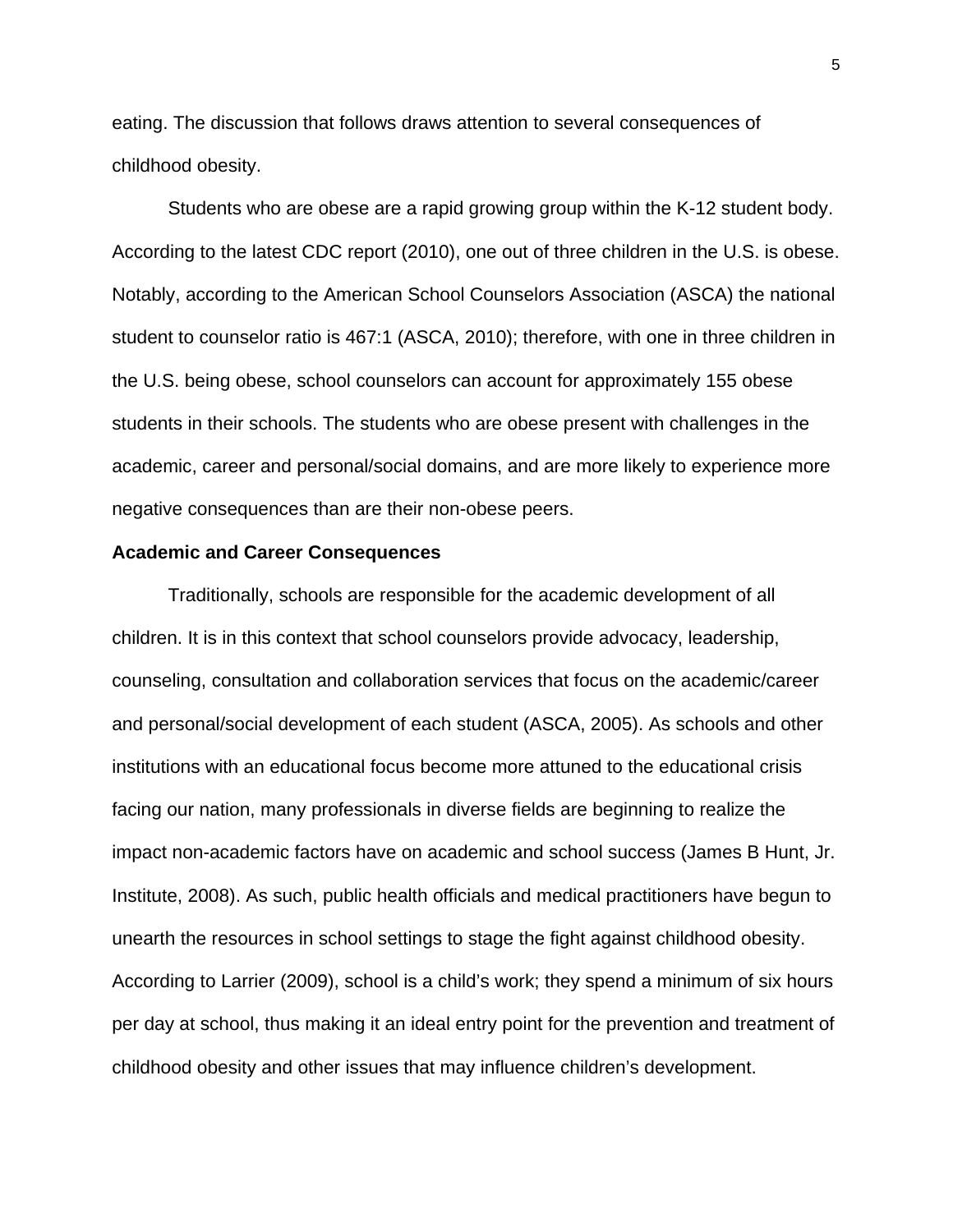Childhood and adolescence are periods of transition that involve changes and growth in the following areas: biological, psychological, social, emotional and academic (Berk, 2010). As a young person grows and develops, they learn new skills, tasks, behaviors, habits, and attitudes. Some of the behaviors and attitudes can be protective or risk based and can add to or diminish their quality of life (Pyle et al., 2006).

Being in a poor state of health is a phrase that describes children and adolescents who are obese. This state can relegate them to lower academic achievement, compromise their social standing among their peers, and can possibly increase the likelihood of them engaging in riskier behaviors than will their healthy peers (Eide, Showalter, & Goldhaber, 2010). In the past school leaders and other stakeholders remained unconvinced that improving student health would improve academic outcomes (Symons & Cinelli, 1997). However, according to Eide et al. (2010) more school leaders and other stakeholders are recognizing a relationship between student health, educational progress and the barriers these create to student access and success. For example, many students diagnosed with asthma and Type II diabetes tend to miss valuable instructional time, which negatively affects their school performance (Wagner & James, 2006). For students with the approved common health problems such as asthma and Type II diabetes, the Americans with Disabilities Act (ADA) makes provisions for them to receive special services to aid in their ability to succeed in school (U.S. Department of Justice, 2010).

While some researchers have not yet established a clear cause and effect relationship between childhood obesity and academic performance, there are others who have identified a relationship between the two variables (Cline, Spradlin, & Plucker,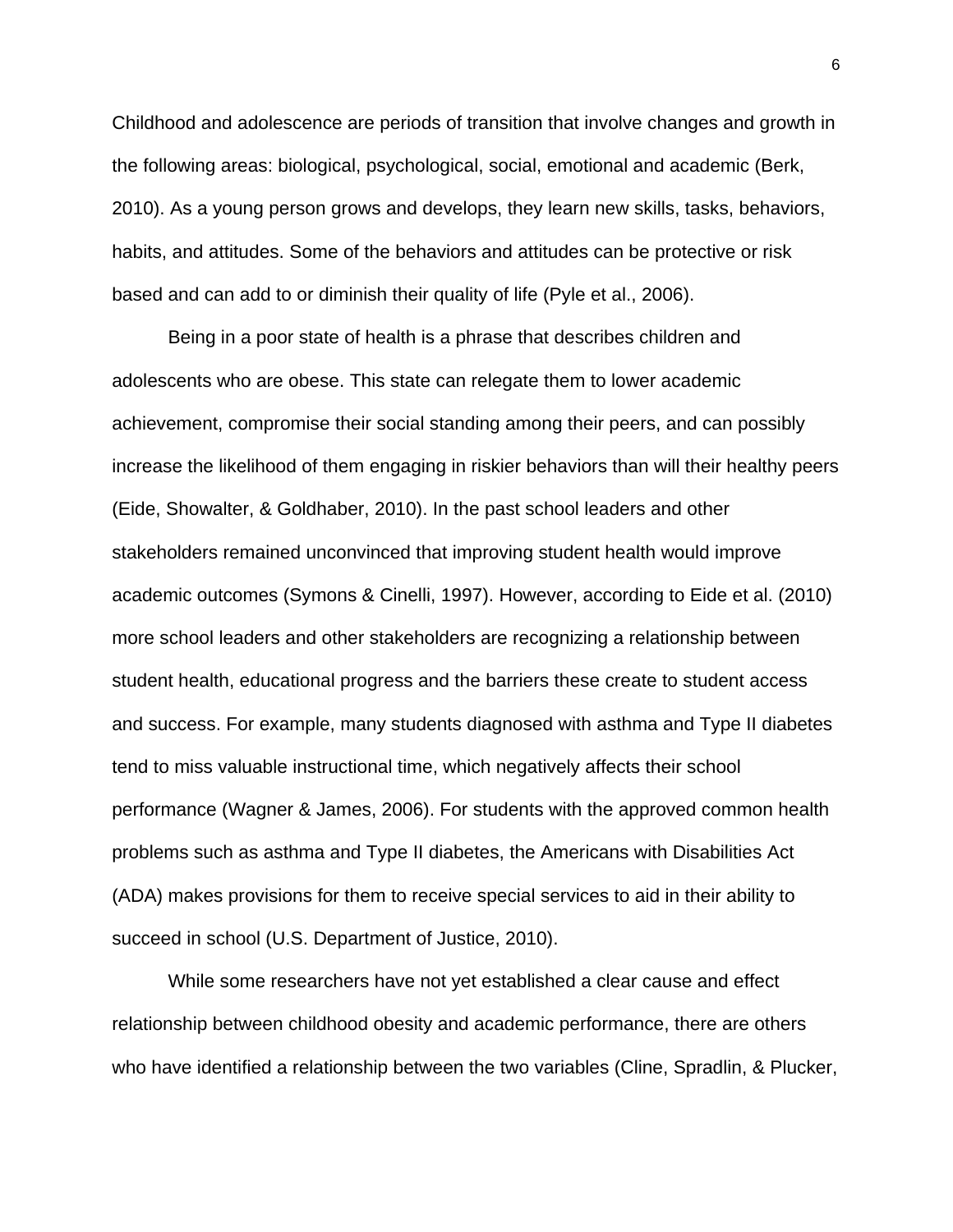2005). Such studies have examined children from kindergarten to high school and have found some adverse academic outcomes as it relates to children and adolescents with obesity related issues (Datar, Sturm, & Magnabosco, 2004; Falkner et al., 2001; Schwimmer, Burwinkle, & Varni, 2003; Thies, 1999). For example, Datar et al. (2004) studied students at the elementary level and found that obese kindergarteners tended to score significantly lower on math and reading tests than did normal-weight kindergartners. From this research, they also found lower math and reading scores among girls who became overweight between kindergarten and third grade. At the middle and high school levels several researchers found that adolescents at risk of obesity typically earned lower grades, and individuals who were obese at age 16 complete significantly fewer years of schooling than do their non-obese peers (Crosnoe & Miller, 2004; Sabia, 2007; Sargent & Blanchflower, 1994). In addition, because childhood obesity is often accompanied by a parallel rise in other health problems, (e.g., type II diabetes, asthma, cardiovascular problems and obstructive sleep apnea), there is a possibility that these physical consequences may cause learning and memory problems, all of which can negatively impact school performance of a student who is obese (Taras & Potts-Datema, 2005). Negative physical consequences are not the only causes of poor school performance. Some research also suggests that psychosocial issues such as low self-esteem, depression and poor body image may make it harder for children who are obese to concentrate, focus and pay attention in class, thus preventing them from learning in school (Datar et al., 2004; Gable, Britt-Rankin, & Krull, 2008; Datar & Sturm, 2006).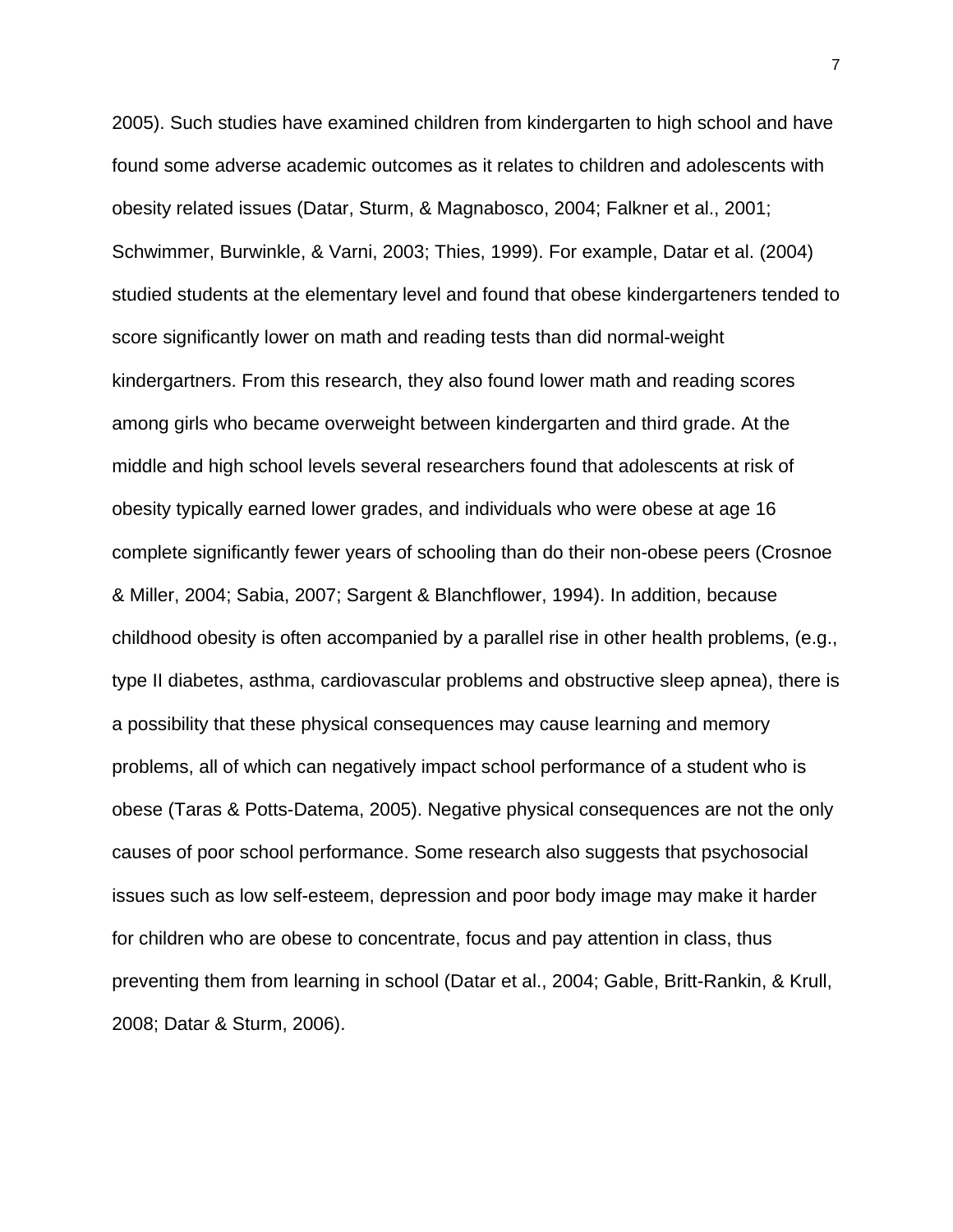Absenteeism can also be a major contributor to poor academic performance for a student who is obese. Schwimmer et al. (2003) addressed the relationship between obesity and school absenteeism and found that severely obese children and adolescents report more missed school days than the general student population. One factor contributing to absenteeism for students who are obese may be hospitalizations. Kaffenberger (2006) suggested the length of the hospitalization for students with chronic illnesses could adversely affect their transition experience. Students who are absent from school for an extended period of time due to a chronic illness tend to experience a more difficult time coming back to school due to a sense of learned helplessness and despair. In a study reported by Theis (1999), 45% of students with chronic illness report falling behind in their schoolwork, which in the course of time can increase the number of negative school experiences.

Although absenteeism research is lacking, there is enough information to suggest an association between a decrease in instructional time and an increase in absences to notice that students who are obese may fall behind. Data may also suggest an association between decreased physical and cognitive abilities due to obesity and obesity related illnesses resulting in compromised academic performance (Pyle et al., 2006; Taras & Potts-Datema, 2005).

Childhood obesity is also a strong predictor for obesity in adulthood, which can lead to numerous negative adult experiences (Budd & Volpe, 2006; Freedman, Khan, Dietz, Srinivasan, & Berenson, 2001; Ludwig, 2007; Whitaker, Wright, Pepe, Seidel, & Dietz, 1997). Individuals affected by obesity and its ubiquitous stigma tend to have negative experiences such as being less likely to be admitted to college, less likely to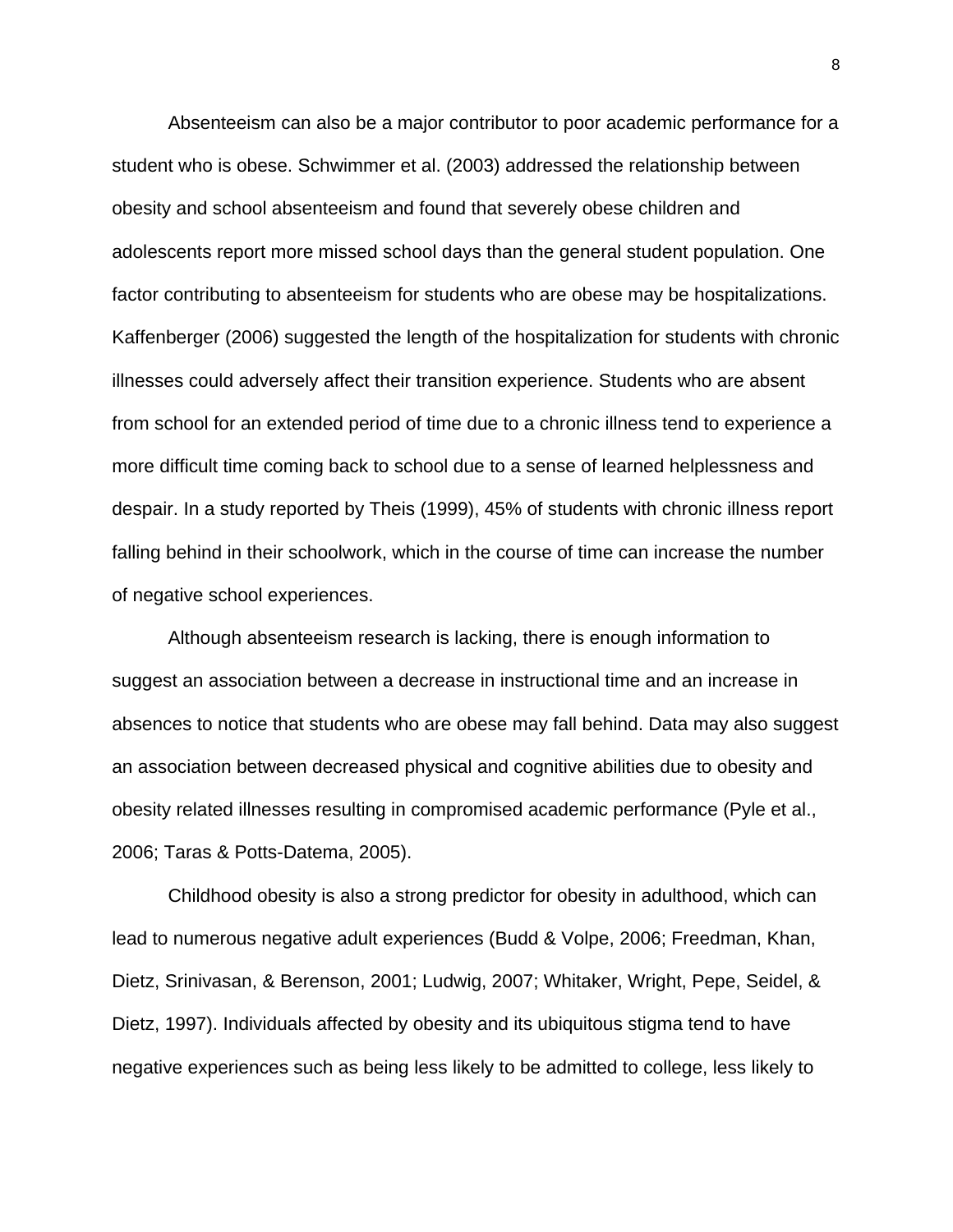have their education funded, more likely to be of lower socioeconomic status, and more likely to decrease in socioeconomic status over time (Carr & Friedman, 2005; Puhl & Brownell, 2006). Because of societal stigmas students who are obese internalize the negative stereotypes and as such rate their educational futures lower than do their normal-weight peers. Furthermore, it has been found that women who are obese are less likely to pursue college or other post-high school training due to the external and internal negative factors associated with obesity (Ball, Crawford, & Kenardy, 2004; Mellin, Neumark-Sztainer, Story, Ireland, & Resnick, 2002). These statistics are significant in relation to the academic and career projections for obese children and youth who more than likely will become obese adults (Kalavainen, Korppi, & Nuutinen, 2007). As such, on an individual level, some of the academic, career consequences are discouraging and dismal. On a national level, the economy is affected from rising medical costs as well as from a weakened work force and worker output caused by physical and psychological disabilities of obesity sufferers (Ludwig, 2007).

#### **Personal-Social Consequences**

Issues of biological, psychological, social, and emotional development are critical at every stage from K-12. According to Berk (2010) friendships, peer acceptance, selfimage, and body image are all of paramount importance to this age group. The pressure to want to look a certain way, but not be able to, is felt even more so by students who are obese (Bardick, Russell-Mayhem, Bernes, & Bernes, 2011). These children are more likely to experience social problems such as depression, low self-esteem, low peer acceptance and high incidents of bullying (Cline et al., 2005). The social isolation, stigmatization and other discriminatory behaviors toward obese children may induce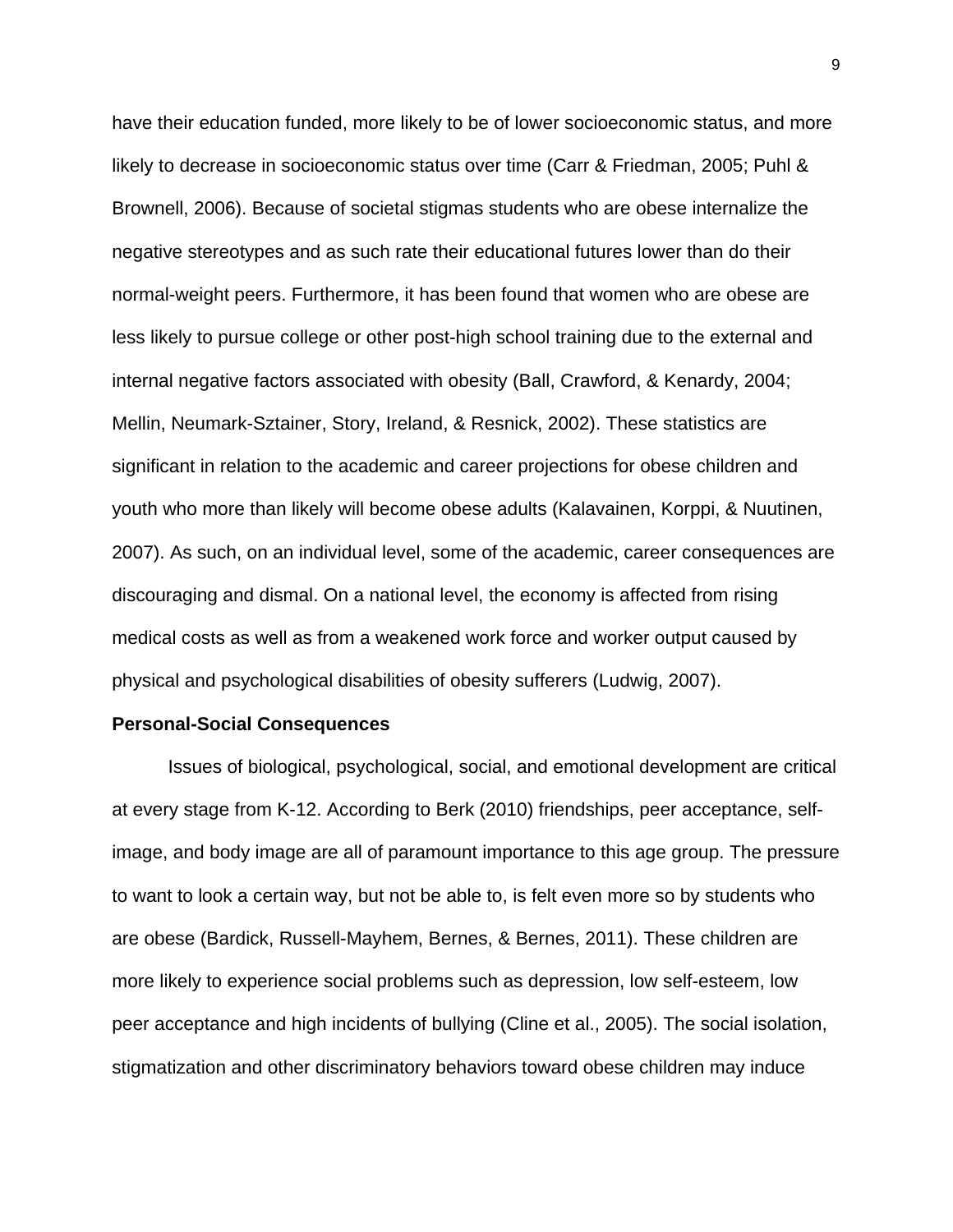depression and cause these children to exhibit maladaptive behaviors (school phobia, fighting, and substance use) thus adversely impacting school success and social functioning (Shaya, Flores, Gbarayor, & Wang, 2008).

According to Sjoberg, Nilsson, and Leppert (2005) there is a significant statistical relationship between adolescent obesity and depression. From this research, it seems clear that an individual's quality of life decreases due to the shame and depression that is related to obesity. Children and adolescents whose quality of life are diminished as a result of such a visible illness tend to experience less success with social relationships, at a time in their lives when this is critical to healthy and normal development (Holmes, 2008).

# **The Role of the School Counselor**

Despite the paucity of professional literature in the field of school counseling and obesity, the authors believe contemporary school counselors bring relevant expertise to this fight against childhood obesity and can make significant, role- related contributions. According to the American School Counselors Association (ASCA, 2005), the role of the school counselor is to effectively work with all students from K-12. ASCA further states that school counselors should function as a vital member of the education team in developing students' academic, personal/social and career pursuits and enabling them to become well- rounded and productive citizens in this global society. ASCA has incorporated four themes into its framework: (a) leadership, (b) advocacy, (c) collaboration and teaming and (d) systemic change. These areas of counselor expertise, if utilized effectively, can complement the efforts of other school professionals in the fight against childhood obesity (ASCA).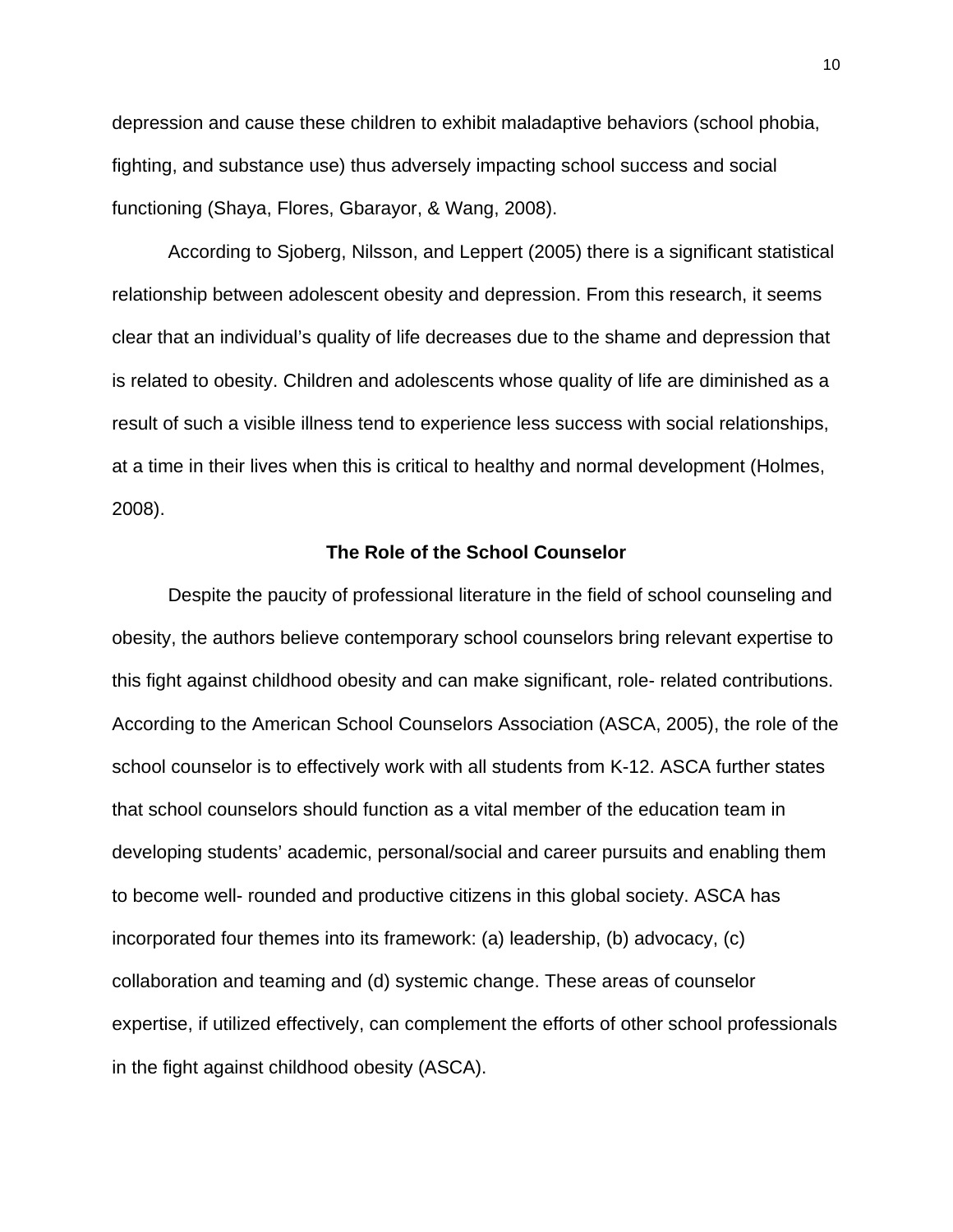### **School Counselor as Advocate**

It is the charge of school counselors to be educational advocates for all students. The authors of this article have chosen to define advocacy as an intentional effort to transform the status quo of policies, practices, and learning environments in an effort to support a student who is obese and their families (Ezell, 2001). Creating access and opportunities to all students so that they can successfully achieve their goals is one of the roles in which school counselors function. Many students enter school on a daily basis facing challenges in all three domains (academic, personal-social, and career). An effective and proactive school counselor is suitably poised to meet the needs of all students (Baker & Gerler, 2008).

As advocates for all children, school counselors are strongly encouraged to accept the challenge to increase the opportunities for children to learn and develop positively (ASCA, 2009). Students who are obese are usually disempowered by the policies and practices in the institutions that are supposed to serve them (Russell & Ryder, 2001a; Steiner-Adair, 1994). According to House and Martin (1998), school counselors work as change agents and advocates for the elimination of systemic barriers that impede academic and school success for all students.

The No Child Left Behind (NCLB) Act of 2001 and ASCA (2009) have joined forces to bring to light the need for school counselors to become involved in reducing barriers that lead to achievement gaps between poor and minority youth and their more advantaged peers. On a daily basis school counselors receive information about student test scores, behavior reports, successes, failures, scheduling and career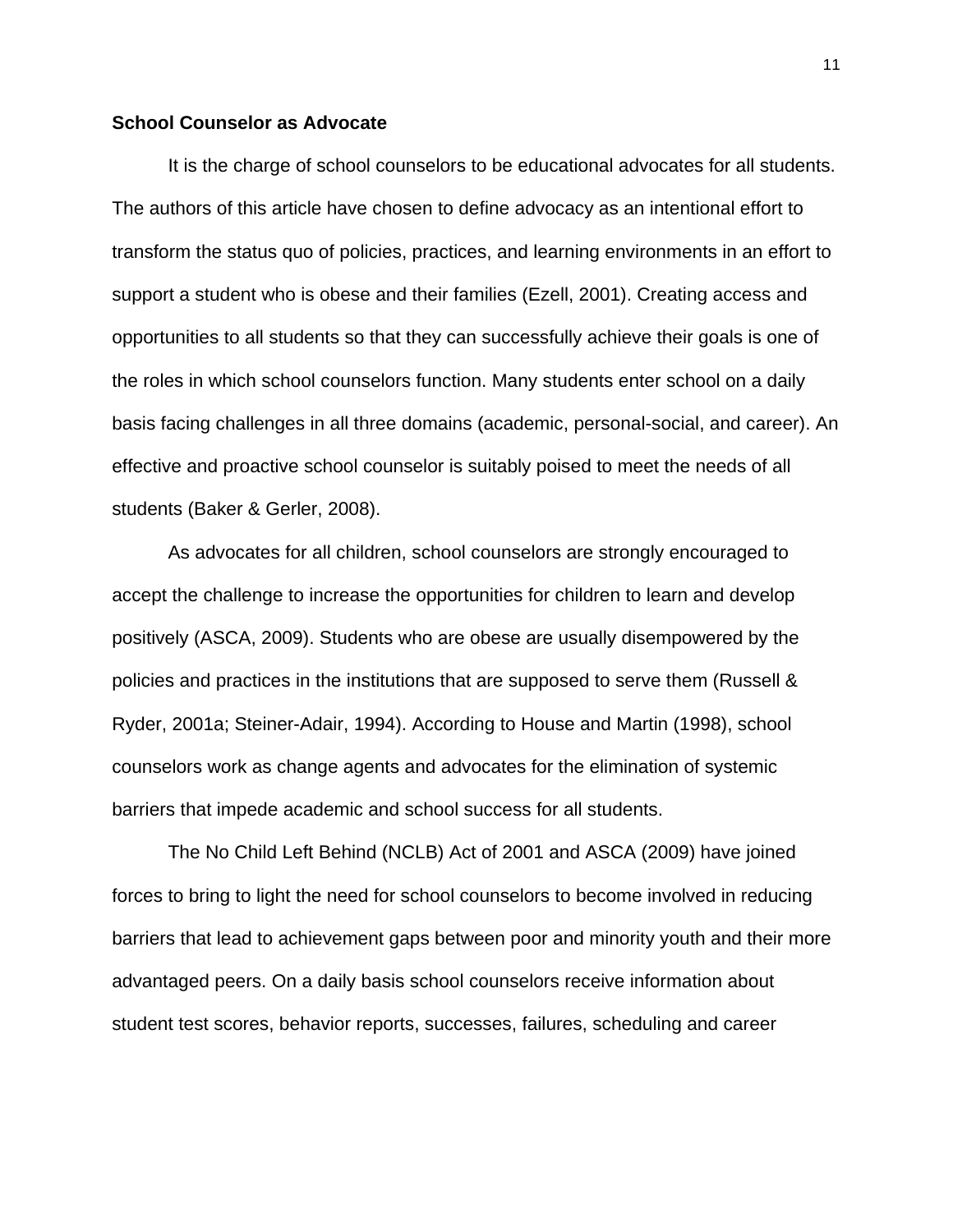placement (Schmidt, 2008), thus placing school counselors in a strategic position to identify the needs of a student who is obese.

### **Strategies for Working with Students Who are Obese**

According to ASCA (2005), school counselors have access to several delivery methods by which to influence all K-12 students. The expectation is not that school counselors will work in isolation to generate strategies or develop structures for the prevention/intervention and treatment of students suffering with issues related to childhood obesity. On the contrary, ASCA encourages a collaborative approach to meet the needs of all K-12 students effectively and efficiently. This collaborative approach has taken into account a comprehensive tri-dimensional approach to teaching student skill development that can be delivered using a variety of strategies. The following sections will provide a clear description of several strategies school counselors can utilize to deliver obesity prevention/intervention topics to K-12 students.

### **Curriculum Guidance Lessons**

According to the recent literature on obesity prevention in schools, one of the more effective approaches to dealing with obesity prevention in schools is through school wide teaching (Neumark-Sztainer et al., 2006). Several researchers (Borders & Drury, 1992; Sink, 2005a) have found that students who attended schools that had a fully implemented guidance program for at least five years, including curriculum guidance lessons, reported higher grades, more positive changes in classroom behaviors and attitudes, improved school attendance and better coping skills. As school counselors teach utilizing the classroom guidance delivery method, they have a direct opportunity to help obese and non-obese students via the lessons, develop a healthy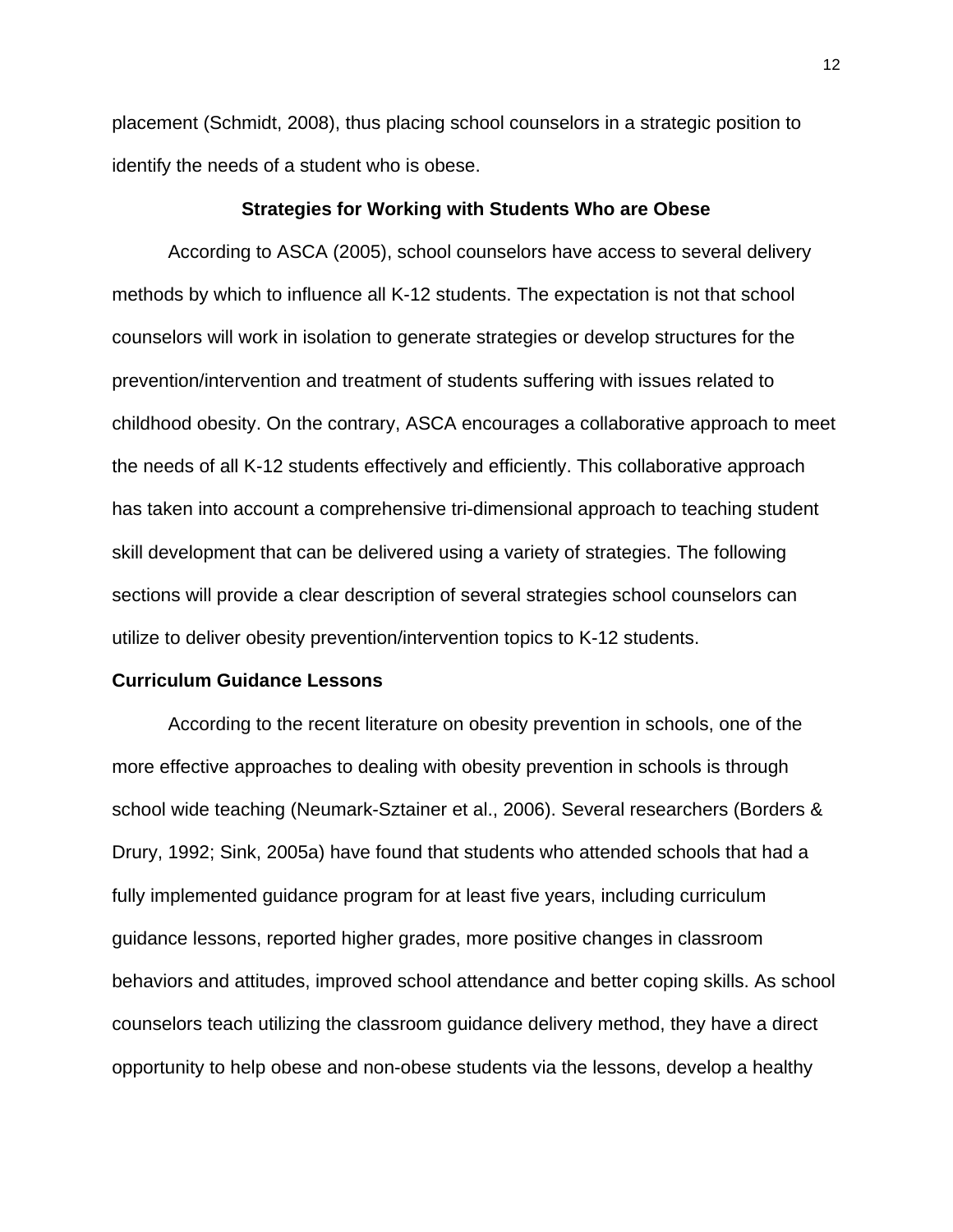body image and increase their self-confidence. As part of their guidance lessons, school counselors also have the opportunity to teach students to think critically as they challenge current standards of beauty and encourage tolerance about differences in appearance (Levine, Piran, & Stoddard, 1999; Russell & Ryder, 2001a; Russell & Ryder, 2001b; Russell-Mayhew, 2007). Furthermore, school counselors working collaboratively with other school personnel can teach students how to accept their own bodies as well as the bodies of others and take care of their bodies as they go through the growth and changes brought on by development. Critical to the understanding of a student who is obese is the concept that the reflection they see in the mirror is not the sum total of who they are as a person. Highlighted in a research-based program (Planet Health obesity prevention program) is the concept that your physical self is *not* your entire self. These constructs are familiar to school counselors and they too can effectively teach them (Austin, Field, Wiecha, Peterson, & Gortmaker, 2005).

### **Individual Counseling**

Resistance and shame are common when students with obesity and body image concerns are first approached about their condition (Rogers & Petrie, 2001; Vitousek, Watson, & Wilson, 1998). Given this premise, school counselors should not allow this initial resistance to deter them from expressing their concerns and providing supportive counseling. Bock (1999) suggested the following strategies as methods school counselors can utilize to guide their interactions when working with at-risk students and their parents. Bock suggested that school counselors should first establish a safe, empathic, and non-judgmental environment as they communicate their genuine concern for the child's health and well-being. School counselors must endeavor to provide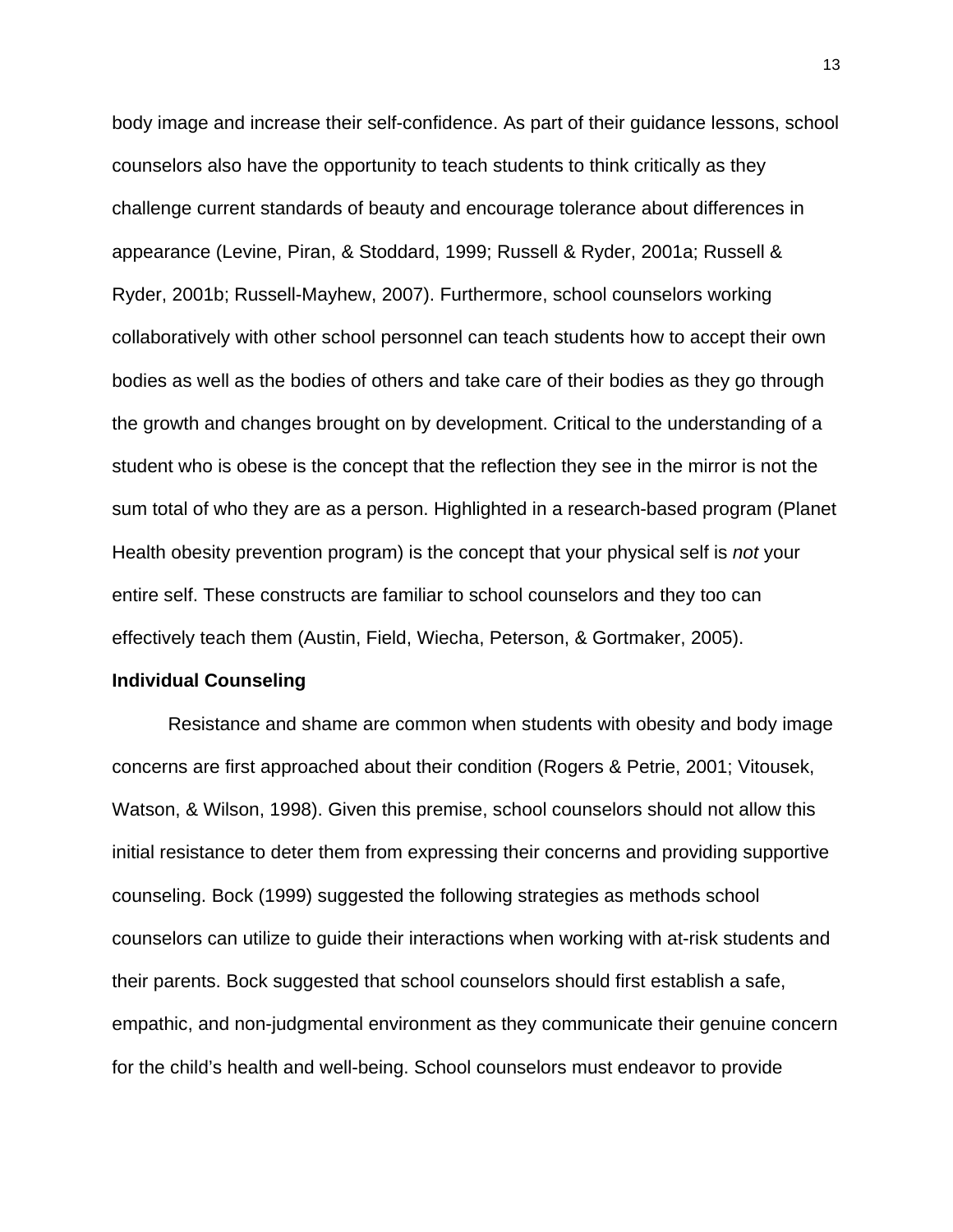student and parent with honest and objective factual statements about the problem. Finally, in their role of collaborator and advocate school counselors can be sure to make appropriate referrals to other professionals for help.

### **Small Group Counseling**

Small group counseling provides an effective, efficient, safe, reflective, and social environment for a student who is obese to explore personal/social, academic and career issues. Group counseling provides children and adolescents who are obese with a sense of belonging that is critical for their development. Akos and Levitt (2002) posit that middle and high school student peer groups can have strong positive effects on adolescents' self-concepts, including body image.

Certain prerequisites should be in place for the success of small group counseling. First, the school counselor functioning as a facilitator must be aware of his/her own attitudes, beliefs and behaviors toward weight and body image. The counselor's congruency helps to create a safe, authentic, and supportive counseling environment for a student who is obese in the group. Second, pedagogically and developmentally engaging students in small group discussion and activities relevant to their obesity issues (i.e., socio-cultural messages about weight and body image; selfesteem and self-confidence; teach about tolerance and acceptance of self and others regardless of size) helps members learn and practice new behaviors, exchange feedback and experience support (Goodnough & Lee, 2004).

### **Advocacy and Collaborative Support**

School counselors play an important role in the prevention/intervention and treatment of childhood obesity; however, they are not the sole personnel responsible for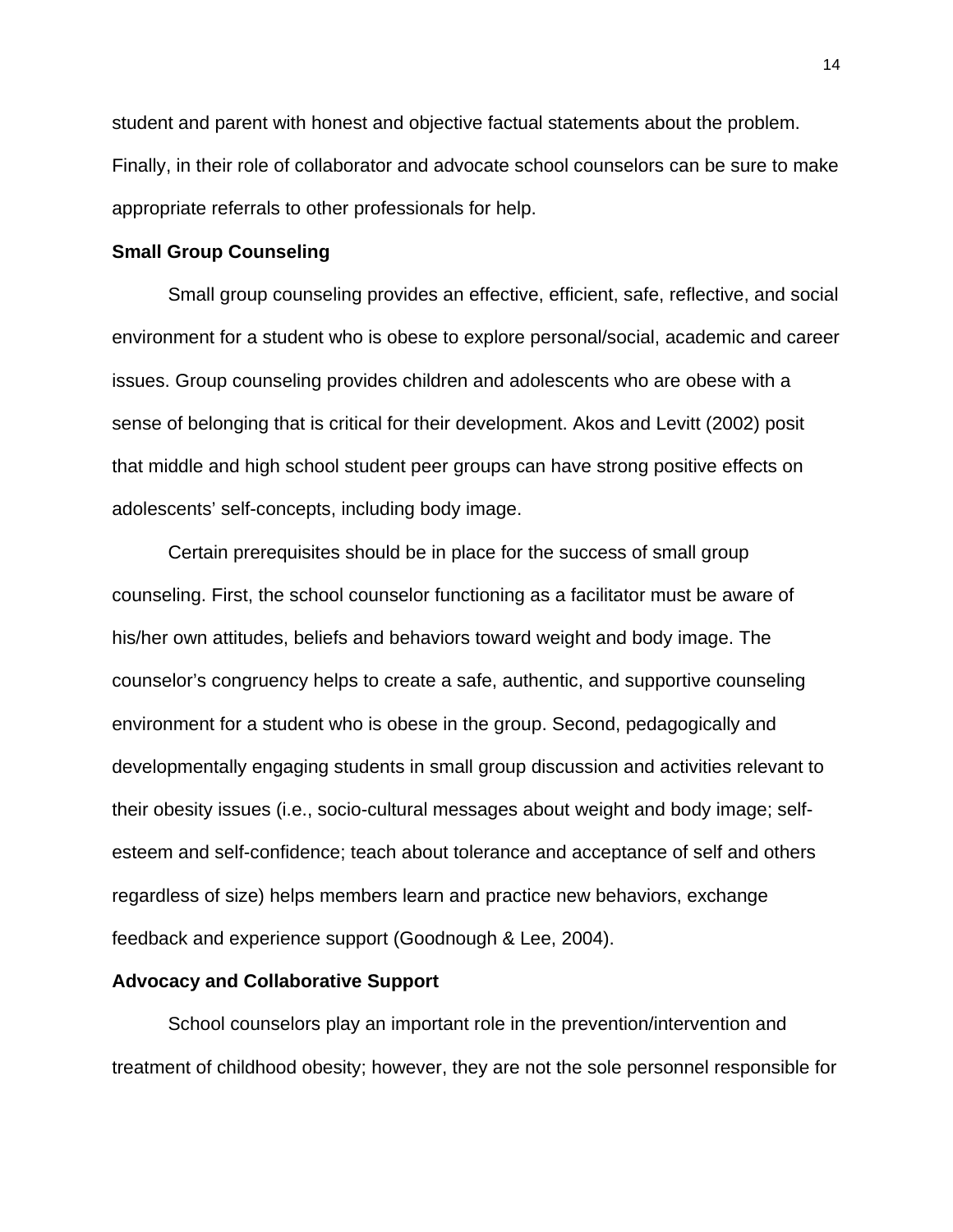the intervention. The school counselor works collaboratively with parents, school personnel, medical personnel, nutritionists, psychologists, among others to advocate on behalf of students who are obese. The awareness that an adult at school is clearly committed to providing support during the school day helps students to create a sense of connectedness to the counselor and the school (Klem & Connell, 2004). As a member of this multidisciplinary intervention team the school counselor takes on an advocacy role in which he/she represents the interest of the students who are obese to school administrators, medical professionals, teachers, peers, and other stakeholders. For example, students who are obese may have fallen behind academically due to extended hospitalization stays, as an active member of the intervention team the school counselor can advocate for academic and attendance accommodations, such as modifications in assignments, additional instructional time and assistance. School counselors can also encourage parents and teachers, through psycho-educational workshops to examine, identify and reorient their beliefs and attitudes towards weight, body image and beauty.

### **Recommended Counseling Approaches**

School counselors have access to a plethora of counseling approaches, although no single theoretical approach has been found to be more effective than another when working with students who are obese, however some approaches are more suited to school settings than others. The following three approaches are efficient and effective in several settings including health care and schools (Calamaro & Waite, 2009; Enea & Dafinoiu, 2009; Hayes, 2010; Lambie, 2004; Melin & Rossner, 2003; Resnicow et al., 2006; Sklare, 1997).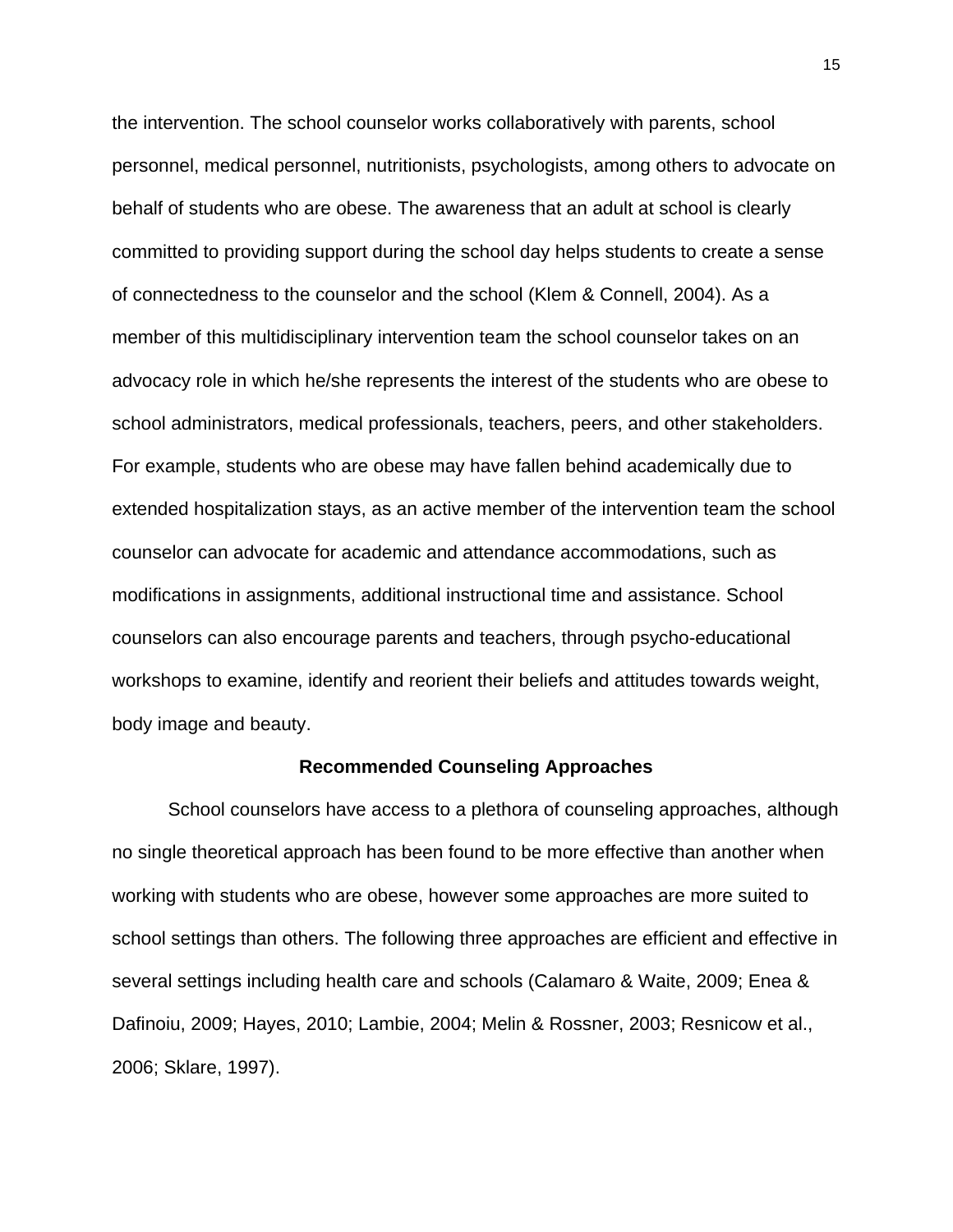# **Cognitive Behavioral Therapy (CBT)**

CBT is a psychotherapeutic approach that aims to solve problems concerning dysfunctional emotions, thoughts and behaviors through a goal-oriented, systematic procedure (Seligman & Reichenberg, 2010). A school counselor utilizing CBT with a student who is obese will take on a teaching or coaching role and guide the student who is obese to identify and modify their faulty beliefs around food and body weight. So for example, a student who is obese may say, "I know I shouldn't be so anxious about going into the cafeteria during my lunch period, but I just don't know how to get over it." The school counselor using CBT can help the student who is obese to identify and clearly articulate the cycle of self-talk and subsequent behaviors that perpetuate the anxiety about going into the cafeteria or the maladaptive social behaviors he/she may engage in while in the cafeteria.

### **Motivational Interviewing (MI)**

MI is a relatively new technique aimed at helping clients identify aspects of their behavior they would like to change and to identify the benefits and difficulties involved in making such changes (Resnicow et al., 2006). One belief of the MI approach is that the counselor does not assume the student has a desire to change a particular behavior (Atkinson & Woods, 2003). For example, a teacher refers an obese male high school student to the counselor because of the student's attempts to win peer approval by engaging in disruptive and defiant behavior in the classroom. The school counselor choosing to use MI must first form a relationship built on trust and empathy, avoid arguing with the student, encourage positive thinking, challenge the student's thinking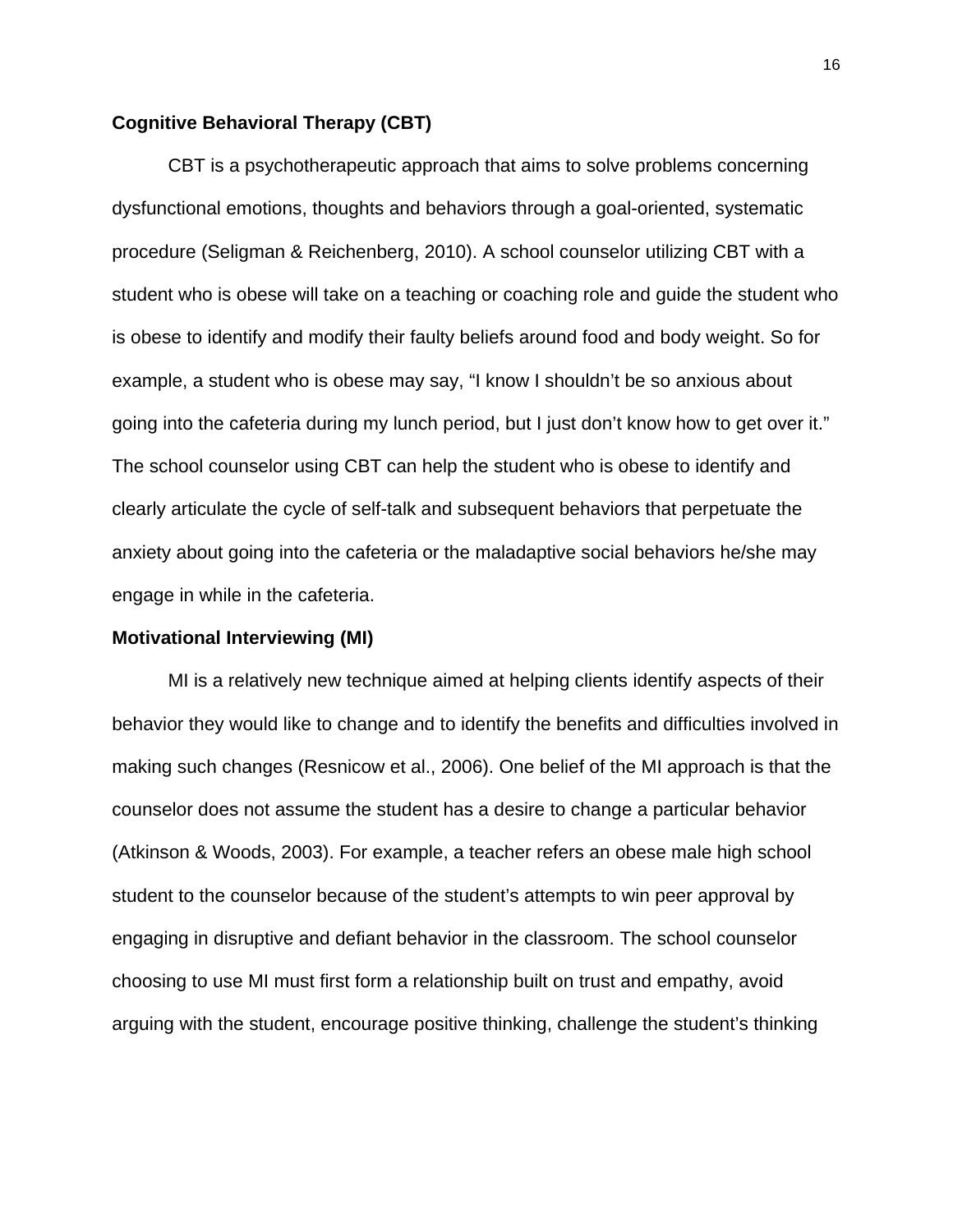without tackling resistance to change head on, and show the student how his/her actions are in contrast to their goals (Bundy, 2004).

### **Solution-Focused Brief Therapy (SFBT)**

SFBT is an effective and efficient solution focused, talk therapy that emphasizes students' strengths, resources, and regenerates their feelings of confidence and competence (De Jong & Berg, 2007; Sklare, 1997). A school counselor, who chooses to employ this therapeutic approach with a student who is obese, after explaining the SFBT process, will begin the session with a goal-setting question, "what is your goal for coming to see me today?" The school counselor then frames the response into a position behavioral goal and makes it the focus of the session, while asking more positive- oriented questions. So for example, a counselor using SFBT with a student who is obese and who presents with career concerns. The school counselor will ask, "what is your goal for coming here today?" A student who is obese might respond, "I am feeling anxious about my appearance as I get closer to graduation and looking for a job." The school counselor will then help the student focus on their strengths by recounting their successes and accomplishments in other areas of their lives and generalize those to the process of job hunting.

These three counseling approaches share three themes. The first theme is that of the school counselor taking on the role of coach or facilitator of change. In this role, the school counselor defers to the student as the expert in the relationship, making the student the central focus. The second theme is one in which goals are collaboratively identified and established. The third and final theme is that of relationship building. The relationship in these three counseling approaches is paramount to the success of the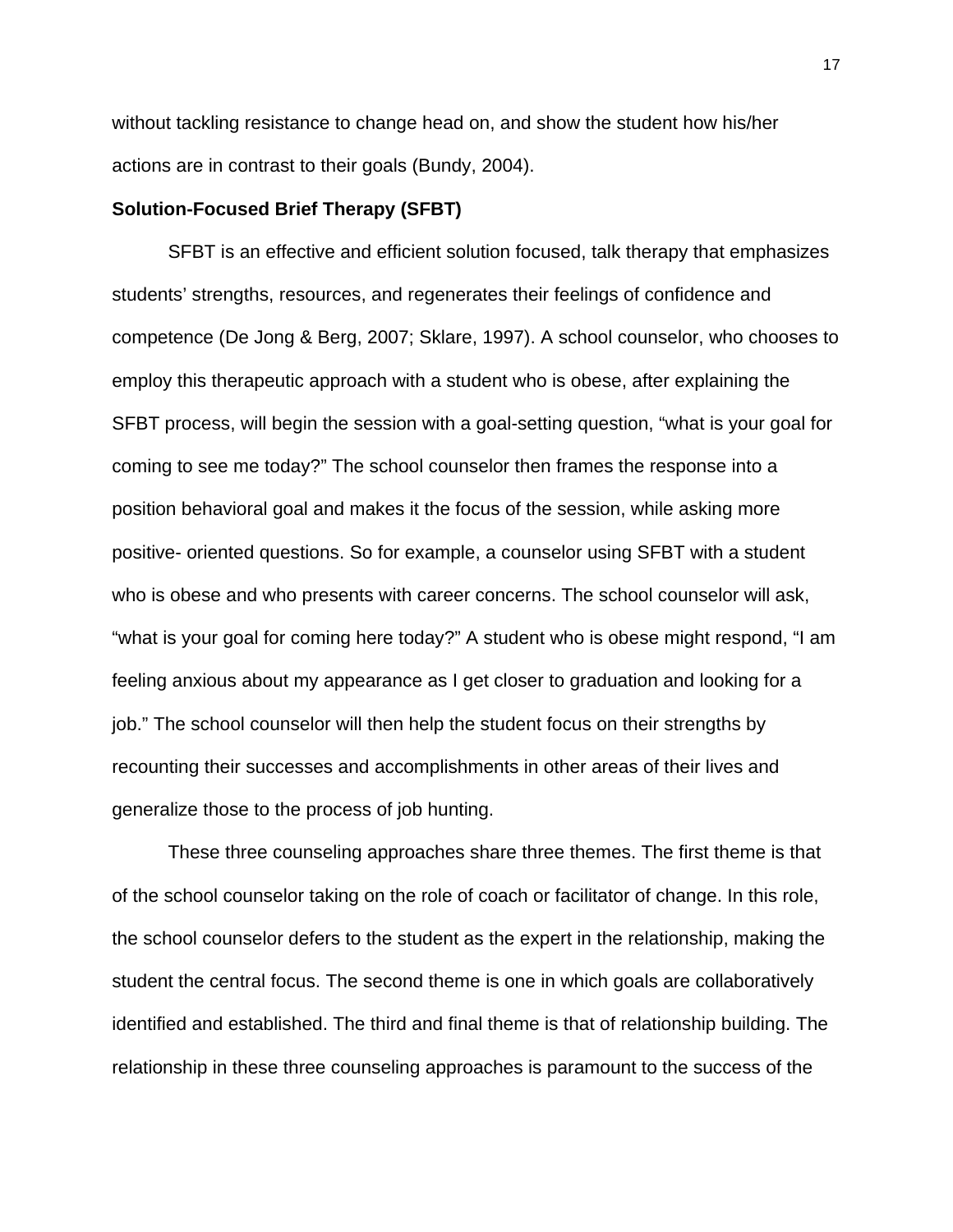interventions used. Trust and authenticity on the part of the school counselor are tantamount to a successful relationship with the student.

### **Implications for Future Research**

The professional school counseling literature is sparse concerning the role of the school counselor in addressing childhood obesity. In fact, the literature reviewed generated only one article that directly discussed the role of school counselors and childhood obesity (Ballard & Alessi, 2006). However, many medical and public health entities have extensive data and literature that defines the problem and discusses indepth and at length the short term and long-term effects that childhood obesity and its related issues have on children and adolescents. These entities also discuss numerous prevention and intervention strategies that school personnel other than school counselors utilize in the school setting to fight against childhood obesity.

Consequently, future research should examine what school counselors are actually doing in the fight to eradicate childhood obesity. If school counselors are engaged in programmatic change specifically geared toward childhood obesity reduction and elimination, effectiveness studies should be conducted. In particular, conducting outcome research studies to examine the effectiveness of diverse counseling intervention strategies can also be beneficial to the advancement of school counselors' roles in the fight to eradicate childhood obesity. These research studies must not only examine diverse strategies, but also examine various counseling strategies employing different delivery methods, i.e., individual counseling, small group counseling, and classroom guidance. Finally, conducting descriptive studies can help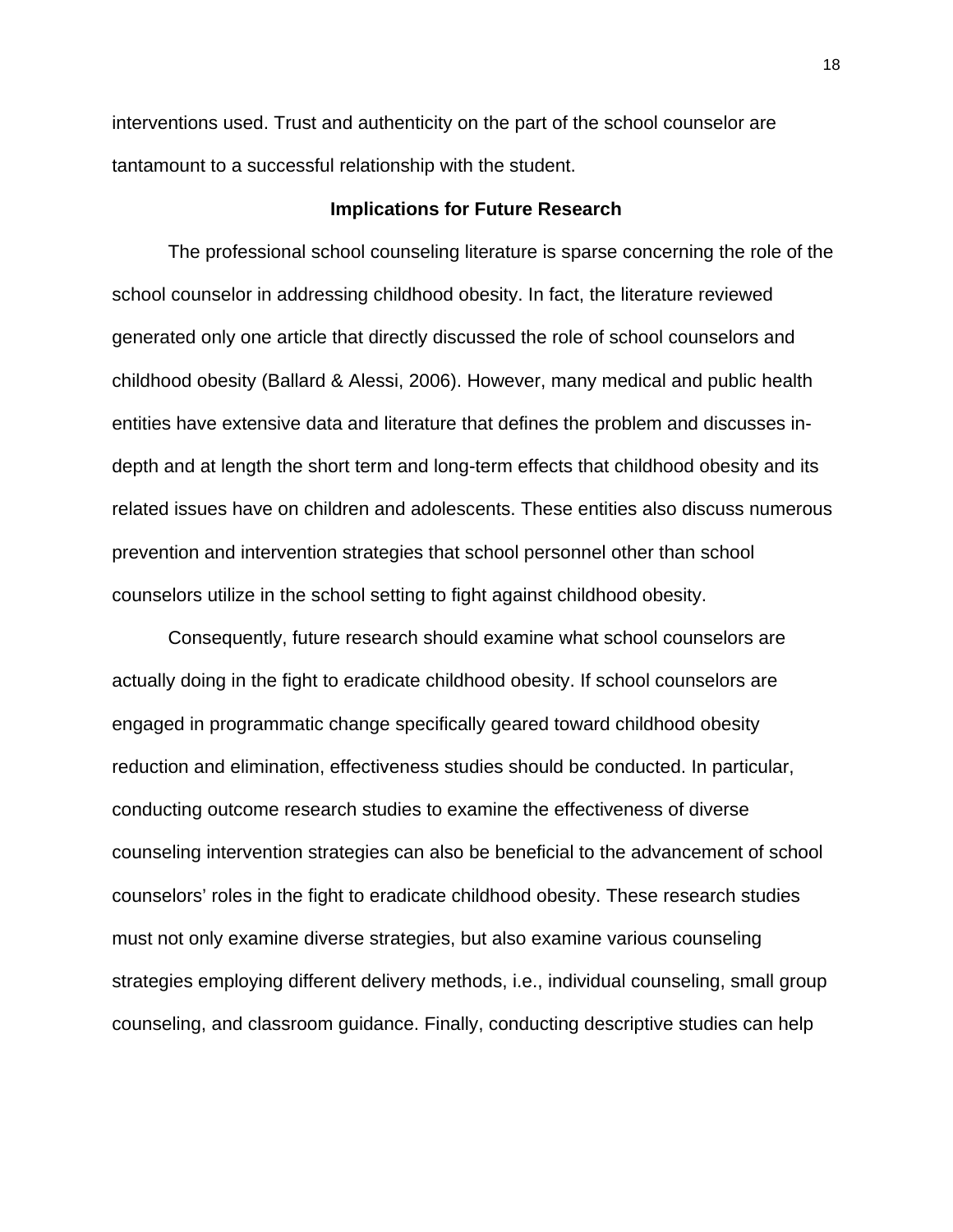school counselors determine best practices as well as generate barriers and facilitators to assist in program design and development.

### **Summary**

Positioned strategically, school counselors are equipped to provide supportive counseling, psycho-educational workshops, advocacy and collaborative services for students dealing with issues related to childhood obesity. These issues influence a student's academic, personal-social, and career development at a time in their lives that is critical to them becoming productive citizens. Fortunately, many school counselors are already functioning in these roles and providing culturally competent services to students who are obese as well as other K-12 students, parents, teachers, administrators, medical professionals, and other stakeholders in this fight against childhood obesity. Additionally, the ASCA National Model has provided a framework from which school counselors can deliver classroom guidance lessons, individual counseling, small group counseling, and psycho-educational training and collaboration dealing with topics related to childhood obesity. School counselors are encouraged to become aware of their own attitudes and beliefs about weight and body image concerns and how those may inadvertently influence a child's image of themselves. They can incorporate in their daily practice evidence based counseling approaches. Above all, school counselors should be authentic, empathic, non-judgmental and supportive as they advocate for K-12 students who are obese and need an unbiased adult to provide equal access and support in order for them to succeed at school and life.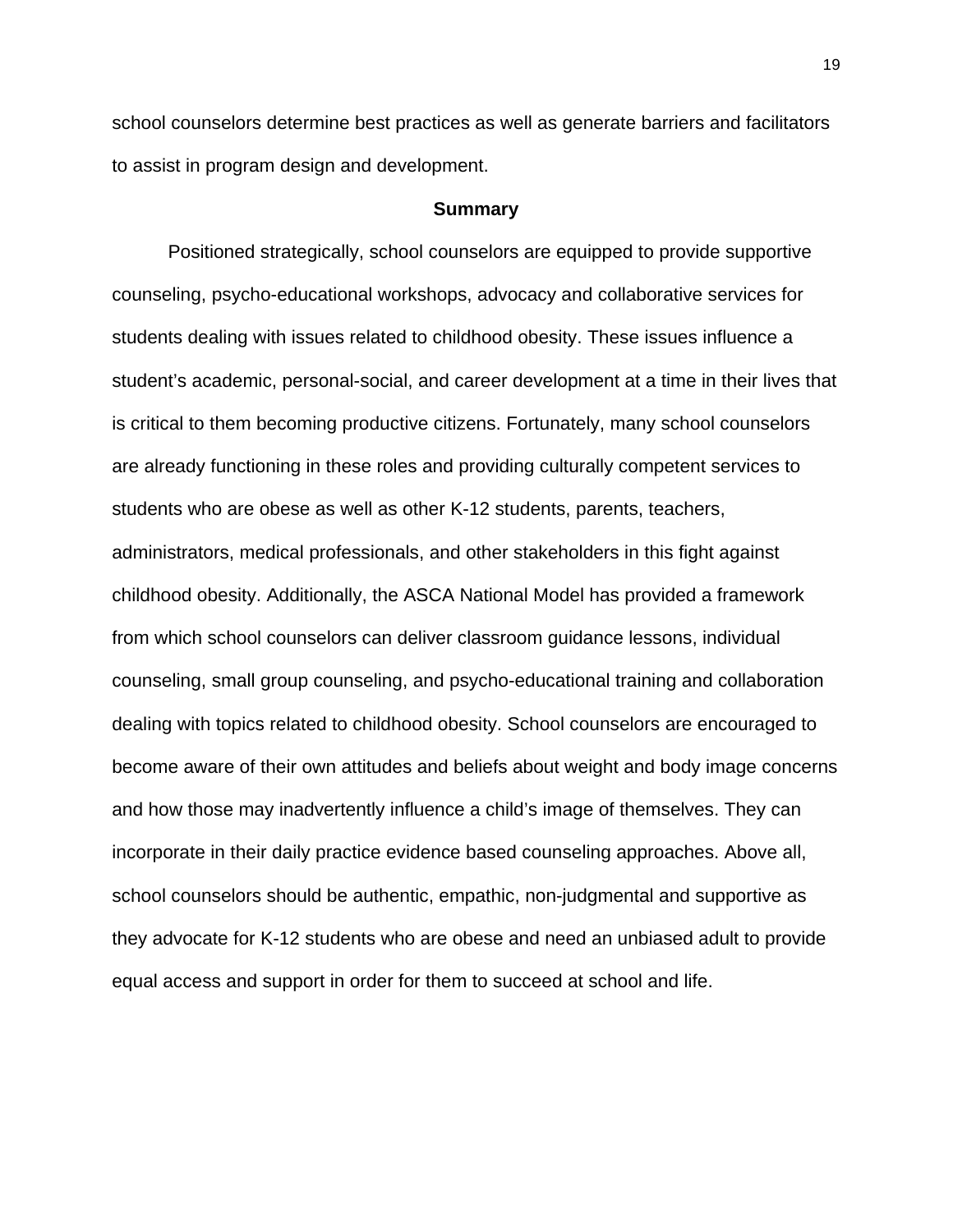### **References**

- Akos, P., & Levitt, D. H. (2002). Promoting healthy body image in middle school. *Professional School Counseling, 6*, 138-144.
- American Academy of Pediatrics Policy Statement. (2003). *Prevention of pediatric overweight and obesity.* Retrieved from http://aappolicy.aappublications.org/ cgi/reprint/pediatrics;112/2/424.pdf
- American Dietetic Association. (2006). Position of the American Dietetic Association: Individual, family, school, and community-based interventions for pediatric overweight. *Journal of American Dietetic Association, 106*(6), 925-945.
- American School Counselor Association. (2005). *The ASCA national model: A framework for school counseling programs.* Alexandria, VA: Author.
- American School Counselor Association. (2009). The role of the school counselor. Retrieved from http://www.schoolcounselor.org
- American School Counselor Association. (2010). The role of the school counselor. Retrieved from http://www.schoolcounselor.org
- Atkinson, C., & Woods, K. (2003). Motivational interviewing strategies for disaffected secondary school students: A case example. *Educational Psychology in Practice, 19*(1), 49-64. doi:10.1080/0266736032000061206
- Austin, S. B., Field, A. E., Wiecha, J., Peterson, K. E., & Gortmaker, S. (2005). The impact of a school-based obesity prevention trial on disordered weight-control behaviors in early adolescent girls*. Archive of Pediatric Adolescent Medicine, 159,* 225-230.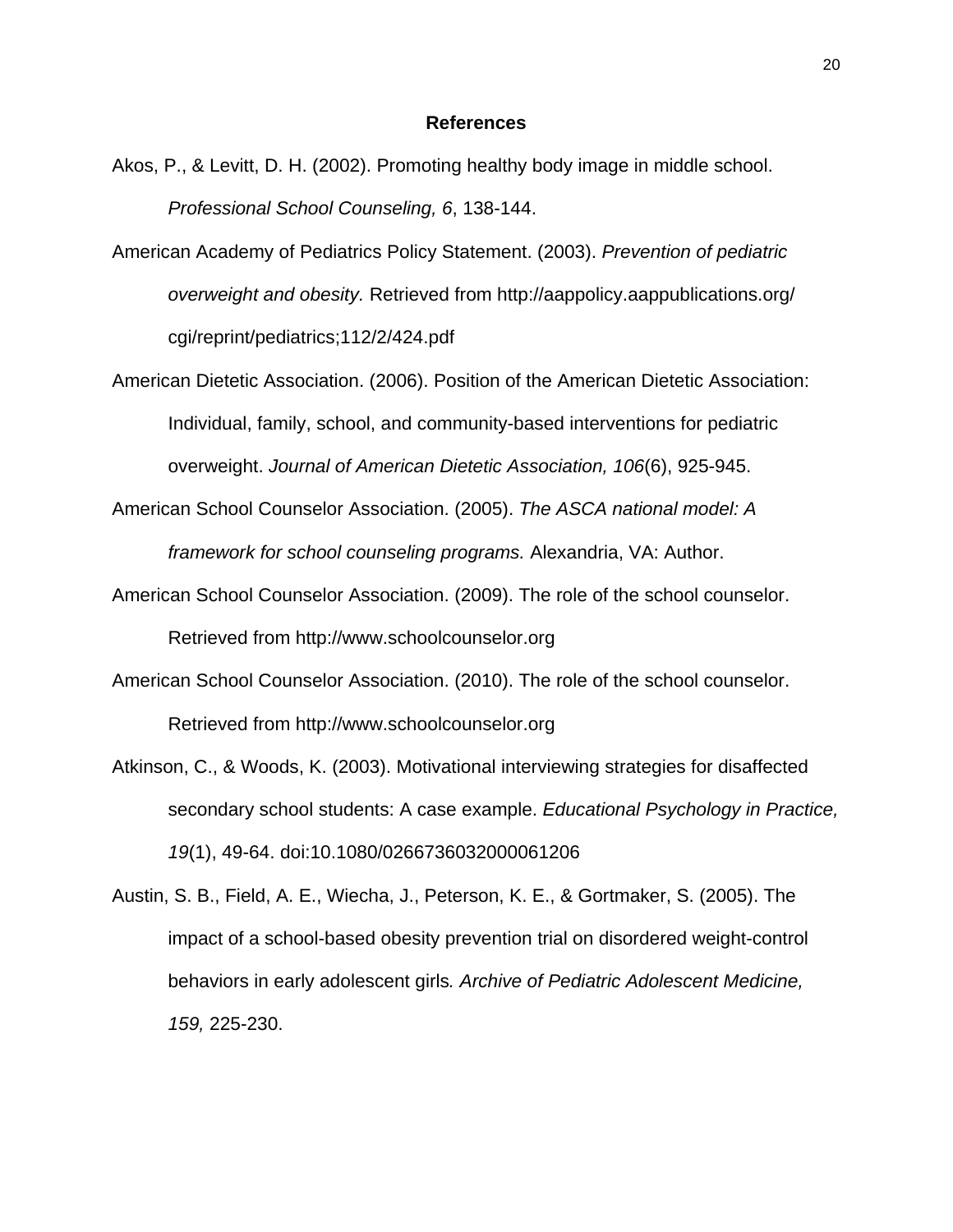- Baker, S. B., & Gerler, Jr., E. R. (2008). *School counseling for the twenty-first century* (5<sup>th</sup> ed.). Upper Saddle River, NJ: Pearson Education.
- Ball, K., Crawford, D., & Kenardy, J. (2004). Longitudinal relationships among overweight, life satisfaction, and aspirations in young women. *Obesity Research, 12*(6), 1019-1030.
- Ballard, M. D., & Alessi, H. D. (2006). The impact of childhood obesity upon academic, personal/social, and career development: Implications for professional school counselors. *Journal of School Counseling, 4*(4). Retrieved from http://www.jsc. montana.edu/articles/v4n4.pdf
- Bardick, A. D., Russell-Mayhem, S., Bernes, K. B., & Bernes, J. I. (2011). Eating disorders, obesity, and body image concerns: Prevention and intervention. In C. Sink (Ed.). *Mental health interventions for school counselors* (pp.63-86). Belmont, CA: Brooks/Cole.
- Barlow, S. E. (2007). Expert committee recommendations regarding the prevention, assessment, and treatment of child and adolescent overweight and obesity: Summary report. *Pediatrics*. *120*(4), S164-192. doi:10.1542/peds.2007-2329C
- Berk, L. E. (2010). *Development through the lifespan* (5<sup>th</sup> ed.). Boston, MA: Pearson Education.
- Bock, L. P. (1999). Secrets and denial: The costs of not getting help. In R. Lemberg & L. Cohn (Eds.), *Eating disorders: A reference sourcebook* (pp. 43-44). Phoenix, AR: Oryx Press.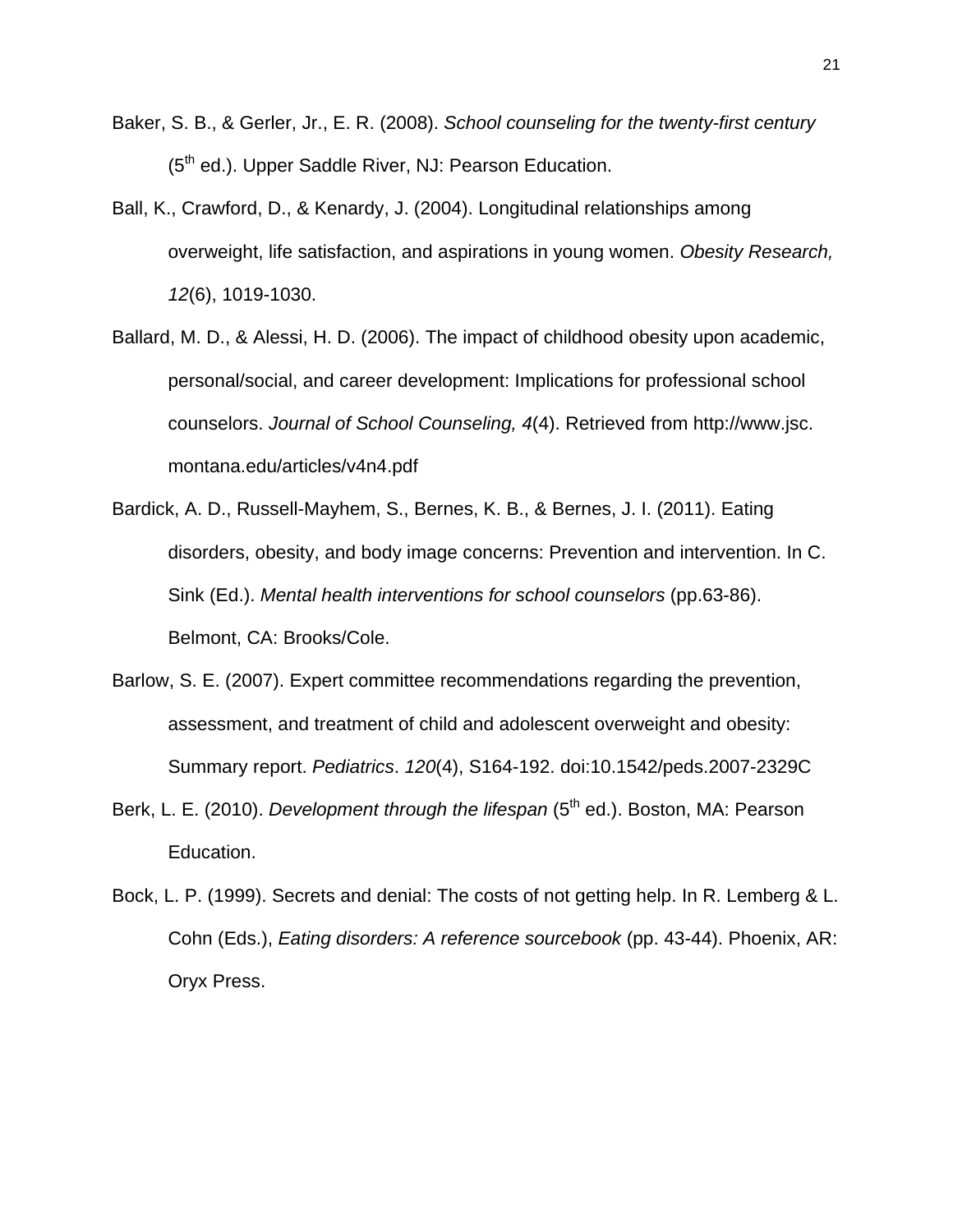- Borders, L. D., & Drury, S. M. (1992). Comprehensive school counseling programs: A review for policymakers and practitioners*. Journal of Counseling and Development, 70*, 487-498.
- Budd, G. M., & Volpe, S. L. (2006). School-based obesity prevention: Research, challenges, and recommendations. *Journal of School Health, 76*(10), 485-495.
- Bundy, C. (2004). Changing behavior: Using motivational interviewing techniques*. Journal of the Royal Society of Medicine, 44*(97), 43-47.
- Calamaro, C. J., & Waite, R. (2009). Depression and obesity in adolescents: What can primary providers do? *The Journal for Nurse Practitioners*, 255-261. Retrieved from http://www.npjournal.org/
- Carr, D., & Friedman, M. A. (2005). Is obesity stigmatizing? Body weight, perceived discrimination, and psychological well-being in the United States. *Journal of Health and Social Behavior, 46,* 244-259.
- Centers for Disease Control. (2009a). Defining overweight and obesity fact sheet. Retrieved from http://www.cdc.gov/obesity/childhood/defining.html
- Centers for Disease Control. (2010). Trends in childhood obesity. Retrieved from http://www.cdc.gov/obesity/childhood/trends.html
- Cline, K. P., Spradlin,T. E., & Plucker, J. A. (2005). Childhood obesity in Indiana: A growing public policy concern. *Education Policy Brief, 3*(1), 1-6.
- Cotts, T. B., Goldberg, C. S., Palma-Davis, L. M., Durussel-Weston, J. E., Aaronson, S. M., Lin, K., & Eagle, K. A. (2008). Project healthy schools: A school-based health education program can improve cholesterol values for middle school students. *Pediatric Cardiology, 29*(5), 940-945.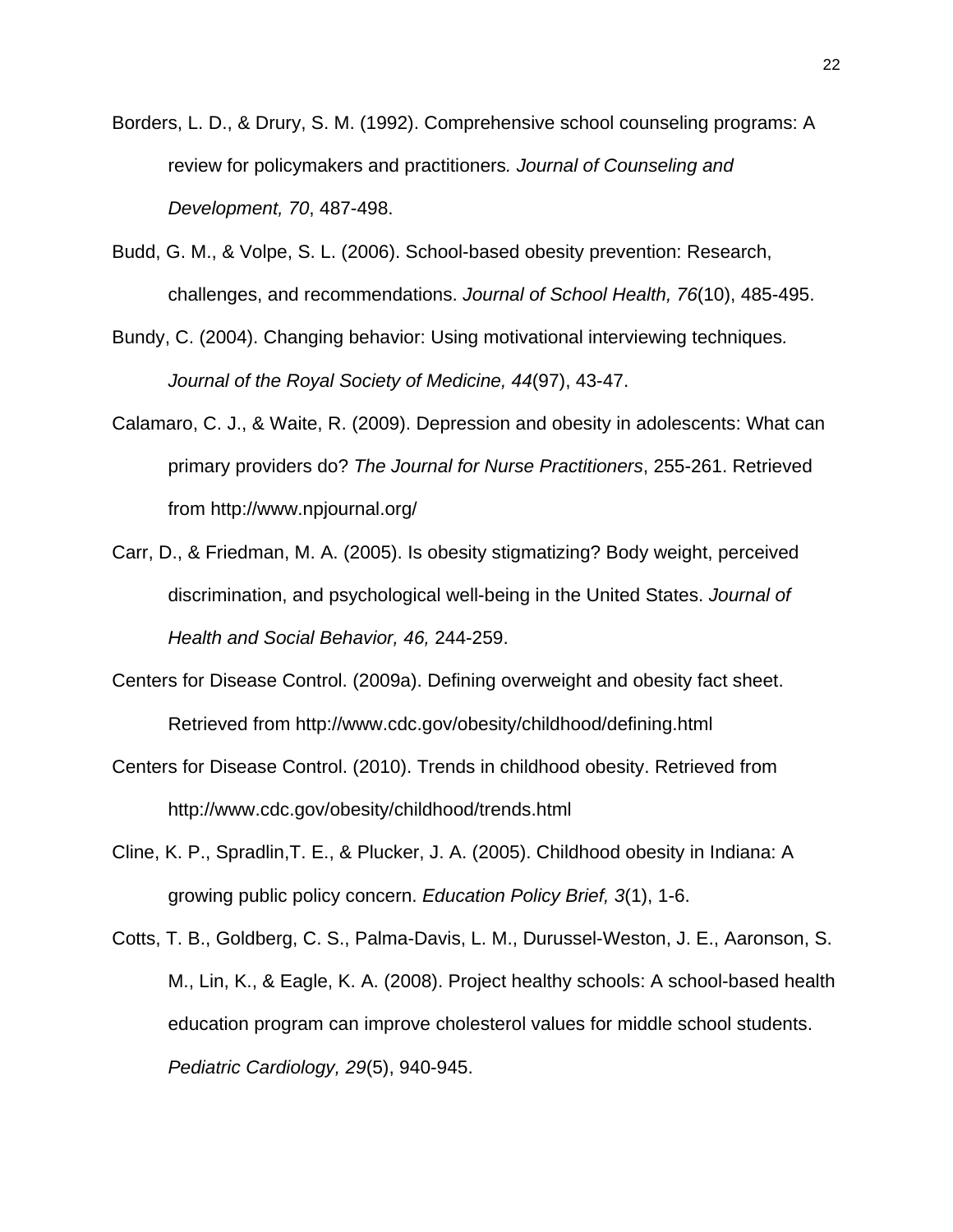- Cremin, L. A. (1965). The progressive heritage of the guidance movement. In R. L. Mosher, R. E. Carle, & C. D. Kehas (Eds.), *Guidance: An examination* (pp. 3-12). New York: Harcourt, Brace & World.
- Crosnoe, R., & Muller, C. (2004). Body mass index, academic achievement, and school context: Examining the educational experiences of adolescents at risk of obesity. *Journal of Health and Social Behavior, 45*(4)*,* 393-407.
- Datar A., & Sturm, R. (2006). Childhood overweight and elementary school outcomes. *International Journal of Obesity, 30,* 1449-1460.
- Datar, A., Sturm, R., & Magnabosco, J. L. (2004). Childhood overweight and academic performance: National study of kindergartners and first-graders. *Obesity Research, 12*(1), 58-68.
- DeJong, P., & Berg, I. K. (2007*). Interviewing for solutions* (3rd ed.). Brooks/Cole: Pacific Grove.
- Dietz, W. H. (1998). Health consequences of obesity in youth: childhood predictors of adult disease. *Pediatrics, 101*, 518-25.
- Dietz, W. H., Benken, D. E., & Hunter, A. S. (2009). Public health law and the prevention and control of obesity*. Milbank Quarterly, 87*(1), 215-27.
- Eide, E. R., Showalter, M. H., & Goldhaber, D. D. (2010). The relation between children's health and academic achievement. *Children and Youth Services Review, 32,* 231-238.
- Enea, V., & Dafinoiu, I. (2009). Motivational/solution-focused intervention for reducing school truancy among adolescents*. Journal of Cognitive and Behavioral Psychotherapies, 9*(2), 185-198.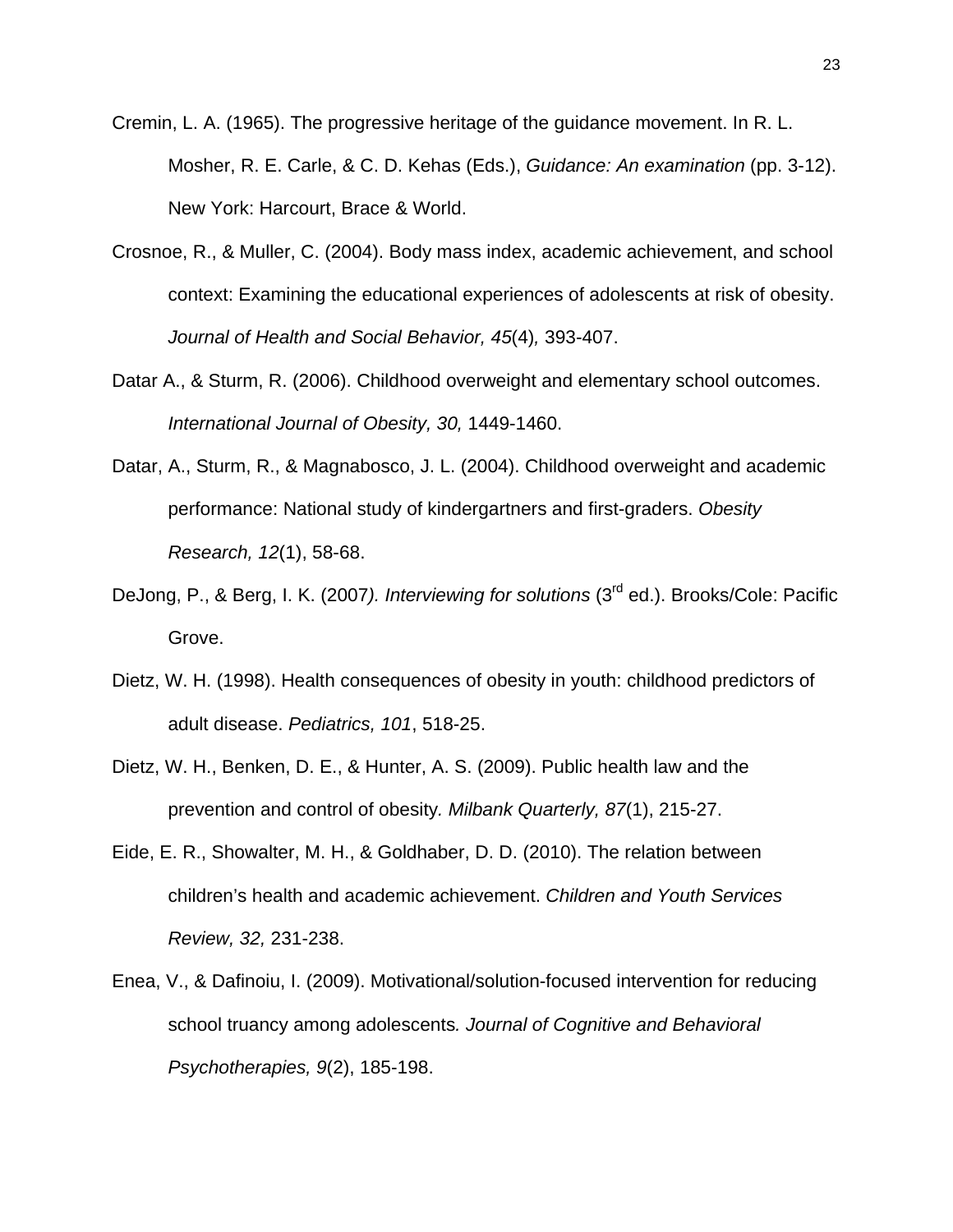Erford, B. T. (2007*). Transforming the school counseling profession* (2nd ed.). Upper Saddle River, NJ: Pearson Education.

Ezell, M. (2001*). Advocacy in the human services*. Belmont, CA: Wadsworth.

- Falkner, N. H., Neumark-Sztainer, D., Story, M., Jeffery, R. W., Beuhring, T., & Resnick, M. D. (2001). Social, educational, and psychological correlates of weight status in adolescents. *Obesity Research, 9*(1), 32-42.
- Freedman, D. S., Mei, Z., Srinivasan, S. R., Berenson, G. S., & Dietz, W. H. (2006). Cardiovascular risk factors and excess adiposity among overweight children and adolescents: The Bogalusa Heart Study, *Journal of Pediatrics 150*, 12-17.
- Freedman, D. S., Khan, L. K., Dietz, W. H., Srinivasan, S. R., & Berenson, G. S. (2001). Relationship of childhood overweight to coronary heart disease risk factors in adulthood: The Bogalusa Heart Study. *Pediatrics, 108,* 712-718.
- Gable, S., Britt-Rankin, J., & Krull, J. L. (2008). Ecological predictors and developmental outcomes of persistent childhood overweight. Contractor and Cooperator Report No. 42, Economic Research Services. Washington, D.C.: United States Department of Agriculture.
- Goodnough, G. E., & Lee, V. V. (2004). Group counseling in schools. In B. T. (Ed.), *Professional school counseling: A handbook of theories, programs, and practices*  (pp. 173-182). Austin, TX: PRO-ED.
- Gonzalez-Suarez, C., Worley, A., Grimmer-Somers, K., & Dones, V. (2009). Schoolbased interventions on childhood obesity: A meta-analysis. *American Journal of Preventive Medicine, 37*(5), 418-427.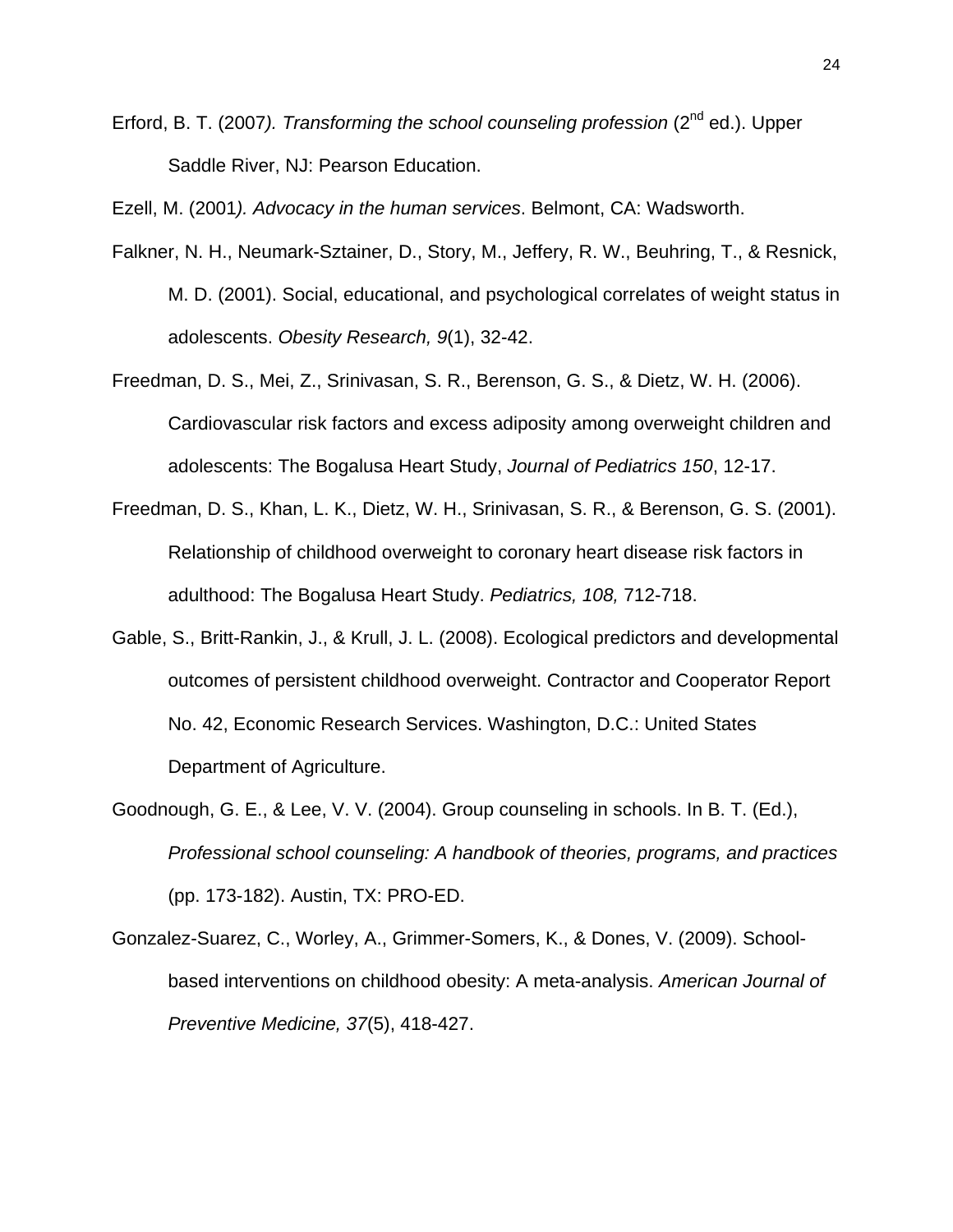Gortmaker, S. L., Peterson, K., Wiecha, J., Sobol, A. M., Dixit, S., Fox, M. K., & Laird, N. (1999). Reducing obesity via a school-based interdisciplinary intervention among youth: Planet Health. *Archive of Pediatric and Adolescent Medicine*, *153*(4), 409-418.

Hayes, S. (2010). Brief interventions to change behavior. *Practice Nurse, 39*(6), 20-23.

- Holmes, T. (2008). Using reality therapy to influence health behaviors: Childhood obesity. *International Journal of Reality Therapy, 28*(1), 78-80.
- House, R. M., & Martin, P. J., (1998). Advocating for better futures for all students: A new vision for school counselors. *Education, 119*, 284-291.
- James B. Hunt, Jr. Institute for Educational Leadership and Policy, (2008). Childhood obesity and academic outcomes: A brief review of research. Durham, NC: Author.
- Kaffenberger, C. J. (2006). School reentry for students with a chronic illness: A role for professional school counselors*. Professional School Counseling*, *9*(3), 223-230.
- Kalavainen, M. P., Korppi, M. O., & Nuutinen, O. M. (2007). Clinical efficacy of groupbased treatment for childhood obesity compared with routinely given individual counseling. *International Journal of Obesity, 3*(10), 1500-1508.
- Klem, A. M., & Connell, J. P. (2004). Relationships matter: Linking teacher support to student engagement and achievement. *The Journal of School Health, 74*(7), 262- 273.
- Lambie, G. W. (2004). Motivational enhancement therapy: A tool for professional school counselors working with adolescents*. Professional School Counseling, 7*(4), 268- 276.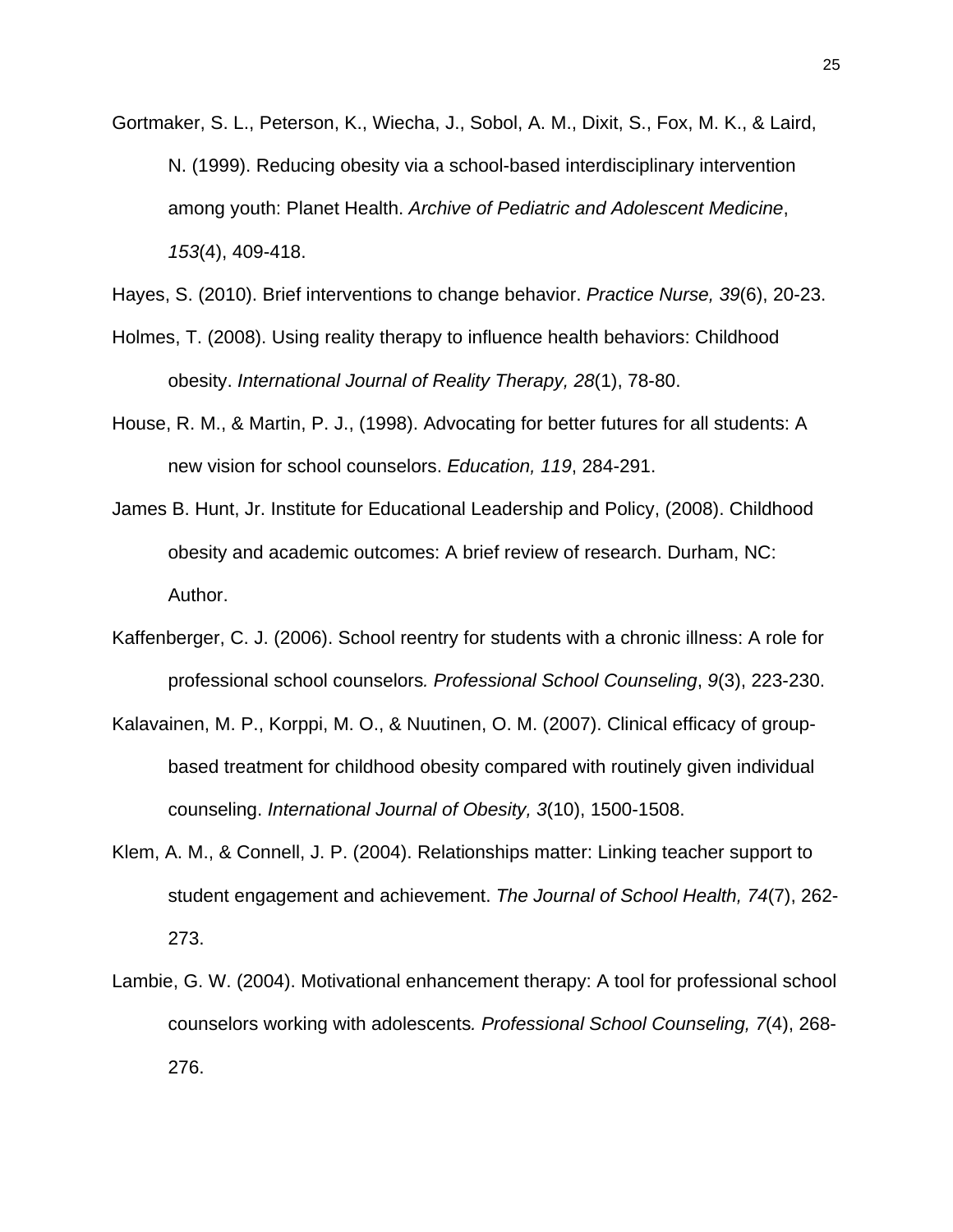- Larrier, Y. (2009). Providing support for the obese student. *Counselor's Notebook, 46*(4), 4.
- Levine, M., Piran, N., & Stoddard, C. (1999). Mission more probable: Media literacy, activism, and advocacy as primary prevention. In N. Piran, M. Levine, & C. Steiner-Adair (Eds.), *Preventing eating disorders* (pp.1-25). Philadelphia, PA: Taylor & Francis.
- Ludwig, D. S. (2007). Childhood obesity: The shape of things to come. *New England Journal of Medicine,* 357(23), 2325-2327.
- Mellin, A., Neumark-Sztainer, D., Story, M., Ireland, M., & Resnick, M. (2002). Unhealthy behaviors and psychosocial difficulties among overweight adolescents: The potential impact of familial factors. *Journal of Adolescent Health, 31*(2), 145-153.
- Melin, I., & Rossner, S. (2003). Practical clinical behavioral treatment of obesity. *Patient Education and Counseling, 49*, 75-83.
- Must, A., & Strauss, R. (1999). Risks and consequences of childhood and adolescent obesity. *International Journal of Obesity and Related Metabolic Disorders, 23,*  S2-11.
- Neumark-Sztainer, D., Levine, M. P., Paxton, S. J., Smolak, L., Piran, N., & Wertheim, E. H. (2006). Prevention of body dissatisfaction and disordered eating: What's next? *Eating Disorders, 14,* 265-286.
- Ogden, C. L., Carroll, M. D., Curtin, L. R., Lamb, M. M., & Flegal, K. H. (2010). Prevalence of High Body Mass Index in US Children and Adolescents, 2007- 2008. *Journal of American Medical Association, 303*(3), 242-249.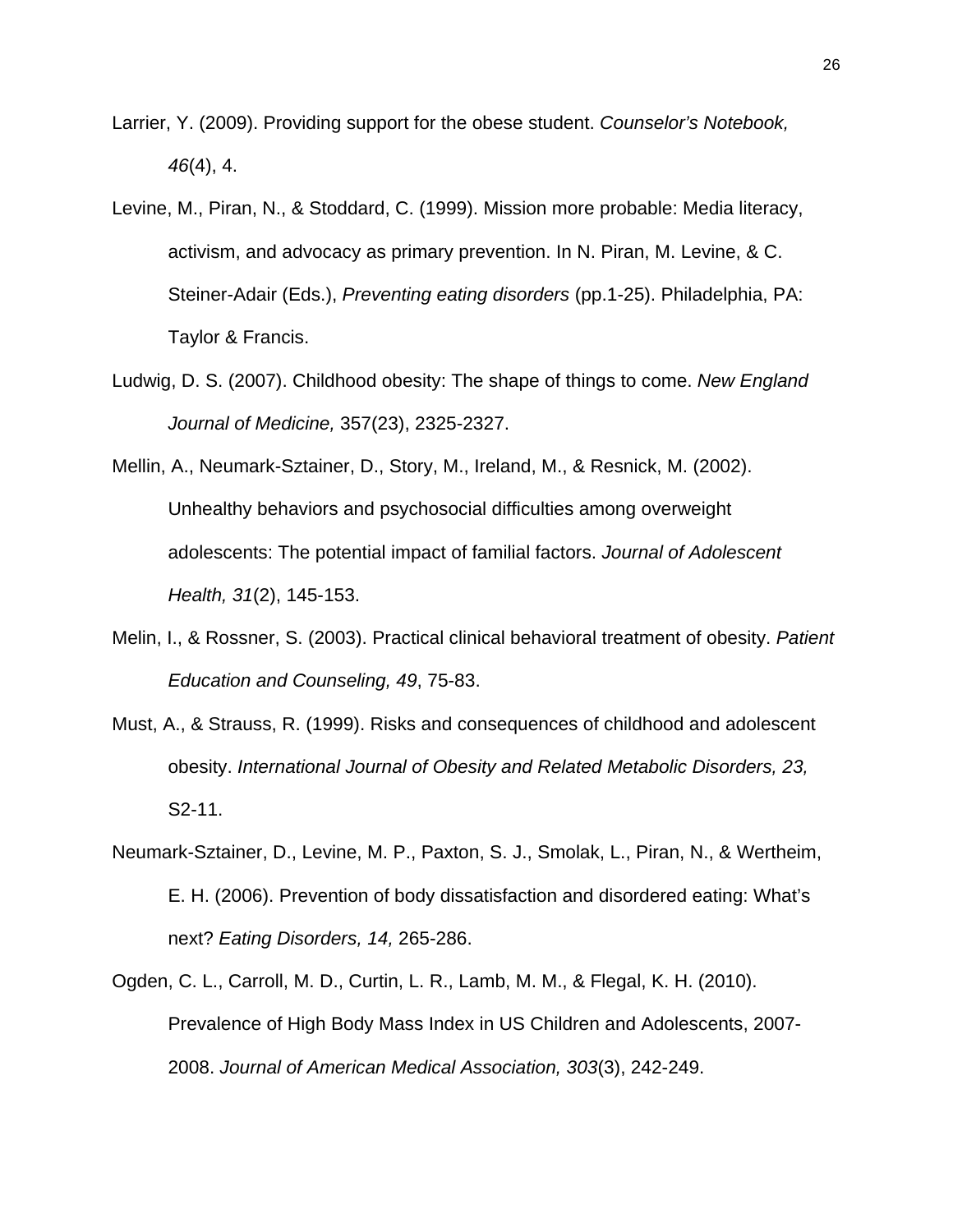- Puhl, R., & Brownell, K. D. (2006). Confronting and coping with weight stigma: An investigation of overweight and obese individuals. *Obesity, 14,* 1802-1815.
- Pyle, S. A., Sharkey, J., Yetter, G., Felix, E., Furlong, M. J., & Carlos Poston, W. S. (2006). *Psychology in the Schools, 43*(3), 361-376.
- Resnicow, K., Davis, R., Rollnick, S. (2006). Motivational interviewing for pediatric obesity: Conceptual issues and evidence review*. Journal of the American Dietetic Association*, *106*, 2024-2033.
- Robert Wood Johnson Foundation Center to Prevent Childhood Obesity. Childhood obesity. Retrieved from http://www.reversechildhoodobesity.org/content/scopeproblem.
- Rogers, R. L., & Petrie, T. A. (2001). Psychological correlates of anorexia and bulimic symptomology. *Journal of Counseling & Development, 79*, 178-186.
- Russell-Mayhew, S. (2007). Preventing a continuum of disordered eating: Going beyond the individual*. The Prevention Researcher, 14,* 7-10.
- Russell, S., & Ryder, S. (2001a). BRIDGE (Building the relationship between body image and disordered eating graph and explanation): A tool for parents and professionals*. Eating Disorders: The Journal of Treatment and Prevention, 9,* 1- 14.
- Russell, S., & Ryder, S. (2001b). BRIDGE (Building the relationship between body image and disordered eating graph and explanation): A tool for parents and professionals*. Eating Disorders: The Journal of Treatment and Prevention, 9,* 15- 27.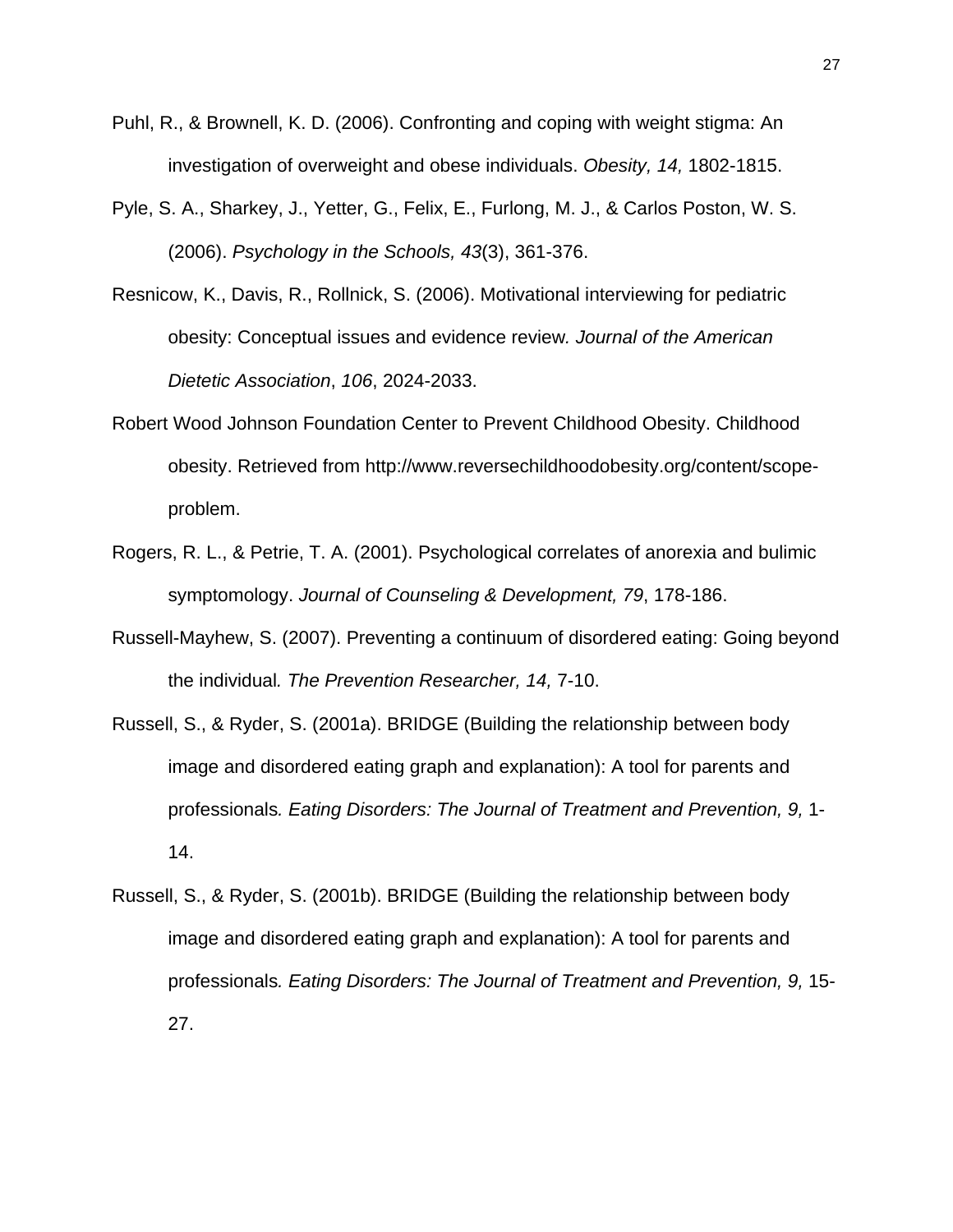- Sabia, J. J. (2007). The effect of body weight on adolescent academic performance. *Southern Economic Journal, 73*(4), 871-900.
- Sargent, J. D., & Blanchflower, D. G. (1994). Obesity and stature in adolescence and earnings in young adulthood: Analysis of a British birth cohort. *Archives of Pediatrics and Adolescent Medicine, 148*(7), 681-687.
- Schmidt, J. J. (2008*). Counseling in schools: Comprehensive programs of responsive services for all students* (5<sup>th</sup> ed.). Boston, MA: Pearson Education.
- Schwimmer, J. B., Burwinkle, T. M., & Varni, J. W. (2003). Health-related quality of life of severely obese children and adolescents. *Journal of the American Medical Association, 289*(14), 1813-1819.
- Seligman, L., & Reichenberg, L. W. (2010). *Theories of counseling and psychotherapy: Systems, strategies, and skills* (3rd ed.). Upper Saddle River, NJ: Pearson Education.
- Sklare, G. B. (1997*). Brief counseling that works: A solution-focused approach for school counselors*. Thousand Oaks, CA: Corwin Press.
- Shaya, F. T., Flores, D., Gbarayor, C. M., & Wang, J. (2008). School-based obesity interventions: A literature review. *Journal of School Health*, *78*(4), 189-196.
- Sink, C. (Ed.). (2005a). *Contemporary school counseling: Theory, research, and practice.* Boston, MA: Houghton Mifflin/Lahaska.
- Sjoberg, R. L., Nilsson, K. W., & Leppert, J. (2005). Obesity, shame and depression in school-aged children: A population-based study. *Pediatrics, 116*(3), 389- 392.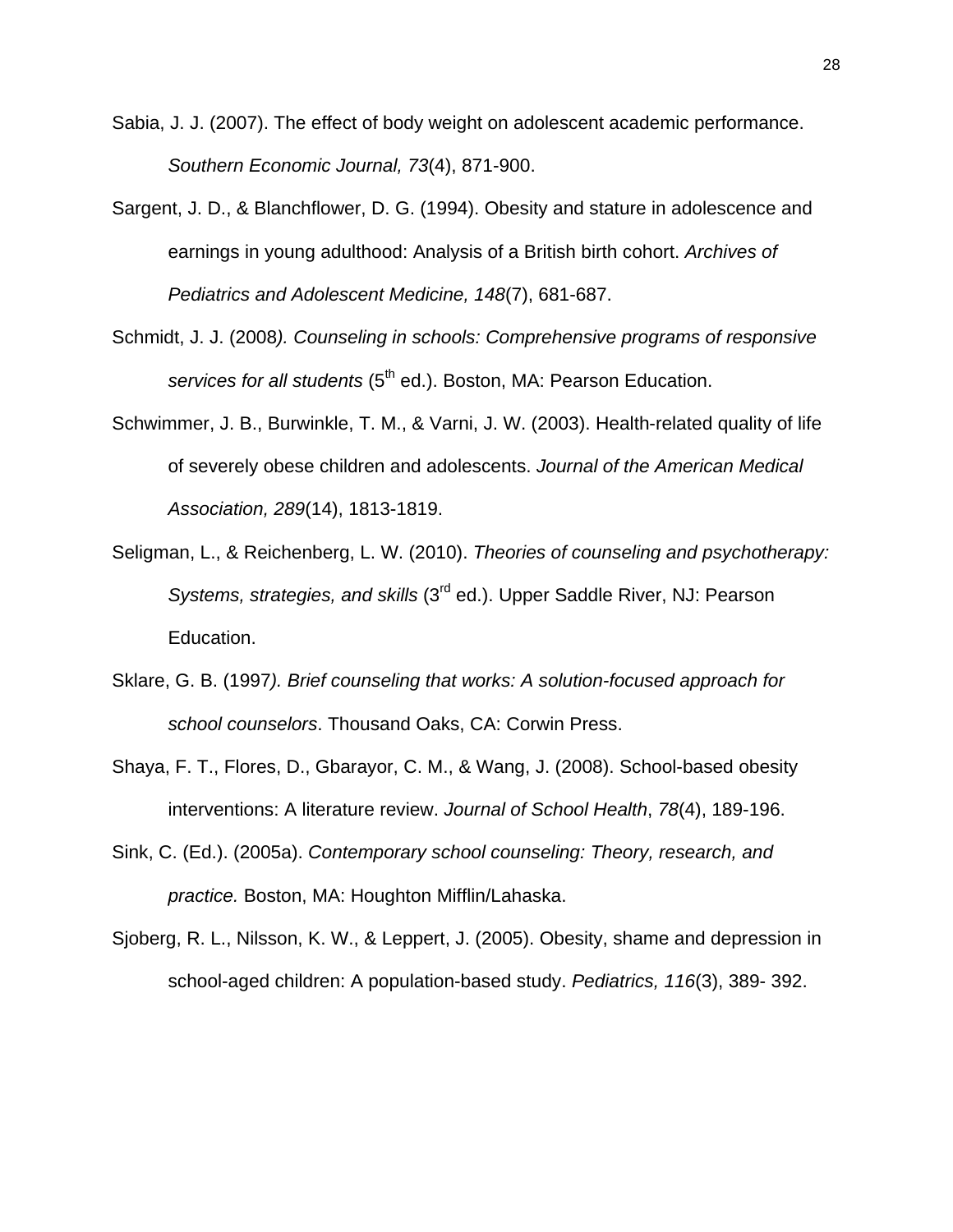- Steiner-Adair, C. (1994). The politics of prevention. In P. Fallon, M. Katzman, & S. Wooley (Eds.), *Feminist perspectives on eating disorders* (pp. 381-394). New York: Guilford.
- Symons, C. W., & Cinelli, B. (1997). Bridging student health risks and academic achievement through comprehensive school health programs. *Journal of School Health, 67*(6), 220-228.
- Taras, H., & Potts-Datema, W. (2005). Obesity and student performance at school. *Journal of School Health, 75*(8), 291-295.
- Thies, K. M. (1999). Identifying the educational implications of chronic illness in school children. *Journal of School Health, 69*(10), 392-397.
- Troiano, R. P., Flegal, K. M., Kuczmarski, R. J., Campbell, S. M., & Johnson, C. L. (1995). Overweight prevalence and trends for children and adolescents. The National Health and Nutrition Examination Surveys, 1963 to 1991. *Archive of Pediatric Adolescent Medicine, 149*(10), 1085-1091.
- U.S. Department of Education. (2001). No Child Left Behind Act. Retrieved from http://www2.ed.gov/policy/elsec/leg/esea02/pg1.html
- U.S. Department of Justice. (2010). The individuals with disabilities education act. Retrieved from http://www.ada.gov/
- Vitousek, K., Watson, S., & Wilson, G. (1998). Enhancing motivation for change in treatment resistant eating disorders*. Clinical Psychology Review, 18,* 391-420.
- Wagner, J., & James, A. (2006). A pilot study of school counselor's preparedness to serve students with diabetes: Relationship to self-reported diabetes training. *Journal of School Health, 76*(*7*), 387-392.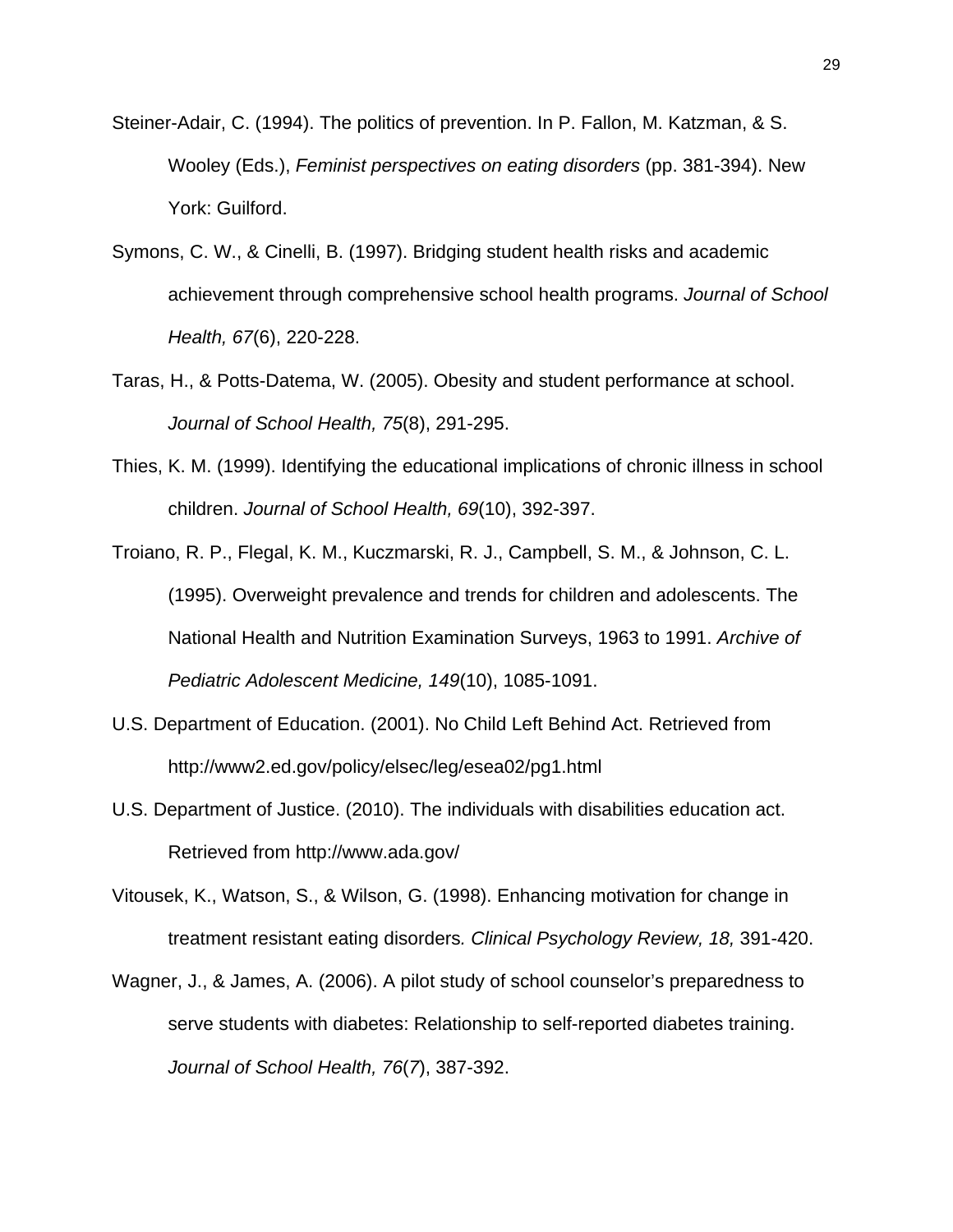Whitaker, R. C., Wright, J. A., Pepe, M. S., Seidel, K. D., & Dietz, W. H. (1997). Predicting obesity in young adulthood from childhood and parental obesity. *New England Journal of Medicine, 37*(13), 869-873.

Zametkin, A. J., Zoon, C. K., Klein, H. W., & Munson, S. (2004). Psychiatric aspects of child and adolescent obesity: A review of the past 10 years. *Journal of American Academy of Child Adolescent Psychiatry, 43*(2), 134-150.